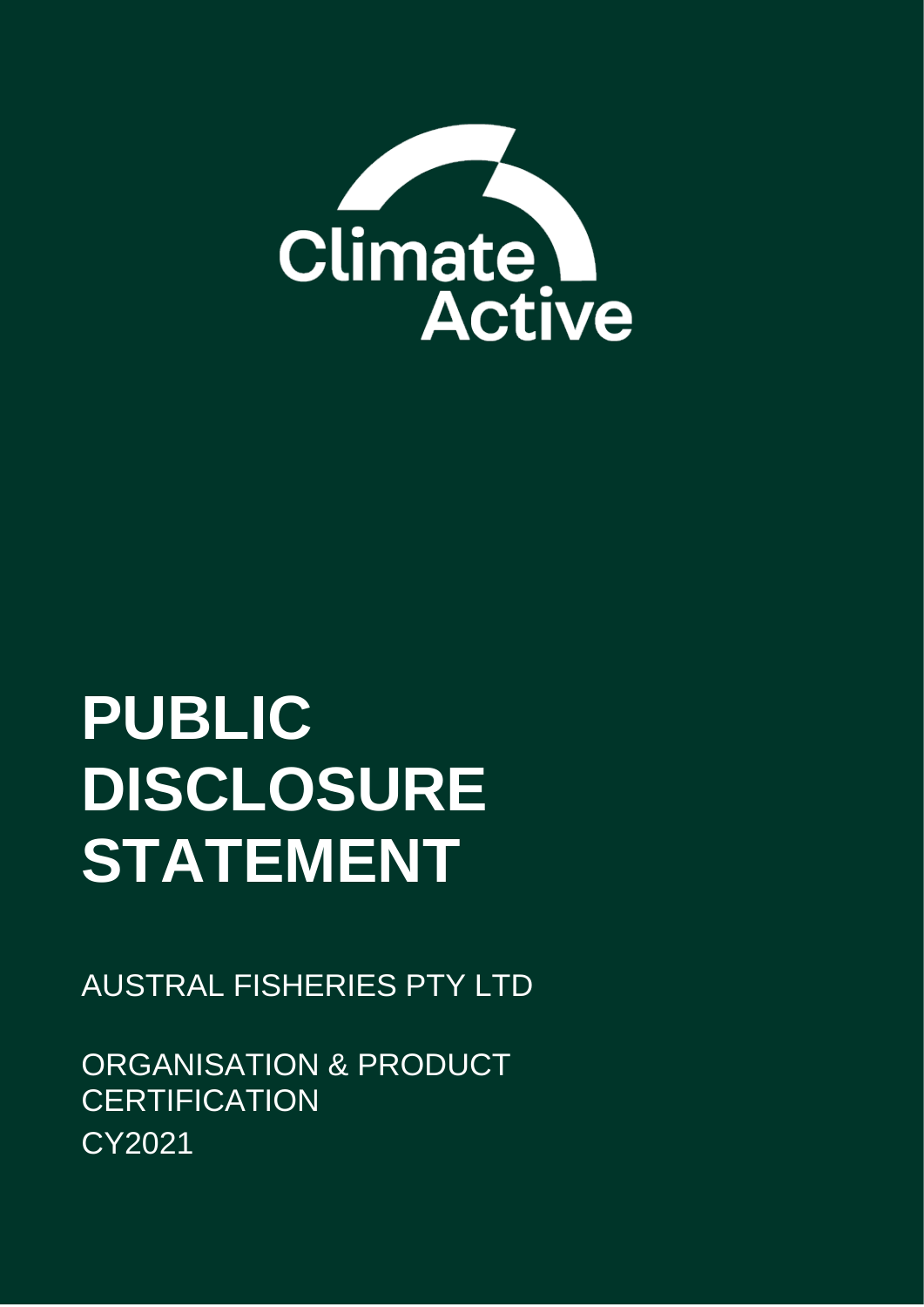Australian Government

### **Climate Active Public Disclosure Statement**





**An Australian Government Initiative** 



| NAME OF CERTIFIED ENTITY | <b>Austral Fisheries Pty Ltd</b>                                                                                                                                                                                                                          |
|--------------------------|-----------------------------------------------------------------------------------------------------------------------------------------------------------------------------------------------------------------------------------------------------------|
| <b>REPORTING PERIOD</b>  | 1 January 2021 - 31 December 2021<br>arrears report                                                                                                                                                                                                       |
| <b>DECLARATION</b>       | To the best of my knowledge, the information provided in this public<br>disclosure statement is true and correct and meets the requirements<br>of the Climate Active Carbon Neutral Standard.<br>Daniel Carter.<br>David Carter<br><b>CEO</b><br>26/05/21 |



**Australian Government** 

**Department of Industry, Science, Energy and Resources** 

Public Disclosure Statement documents are prepared by the submitting organisation. The material in Public Disclosure Statement documents represents the views of the organisation and do not necessarily reflect the views of the Commonwealth. The Commonwealth does not guarantee the accuracy of the contents of the Public Disclosure Statement documents and disclaims liability for any loss arising from the use of the document for any purpose. Version September 2021. To be used for FY20/21 reporting onwards.

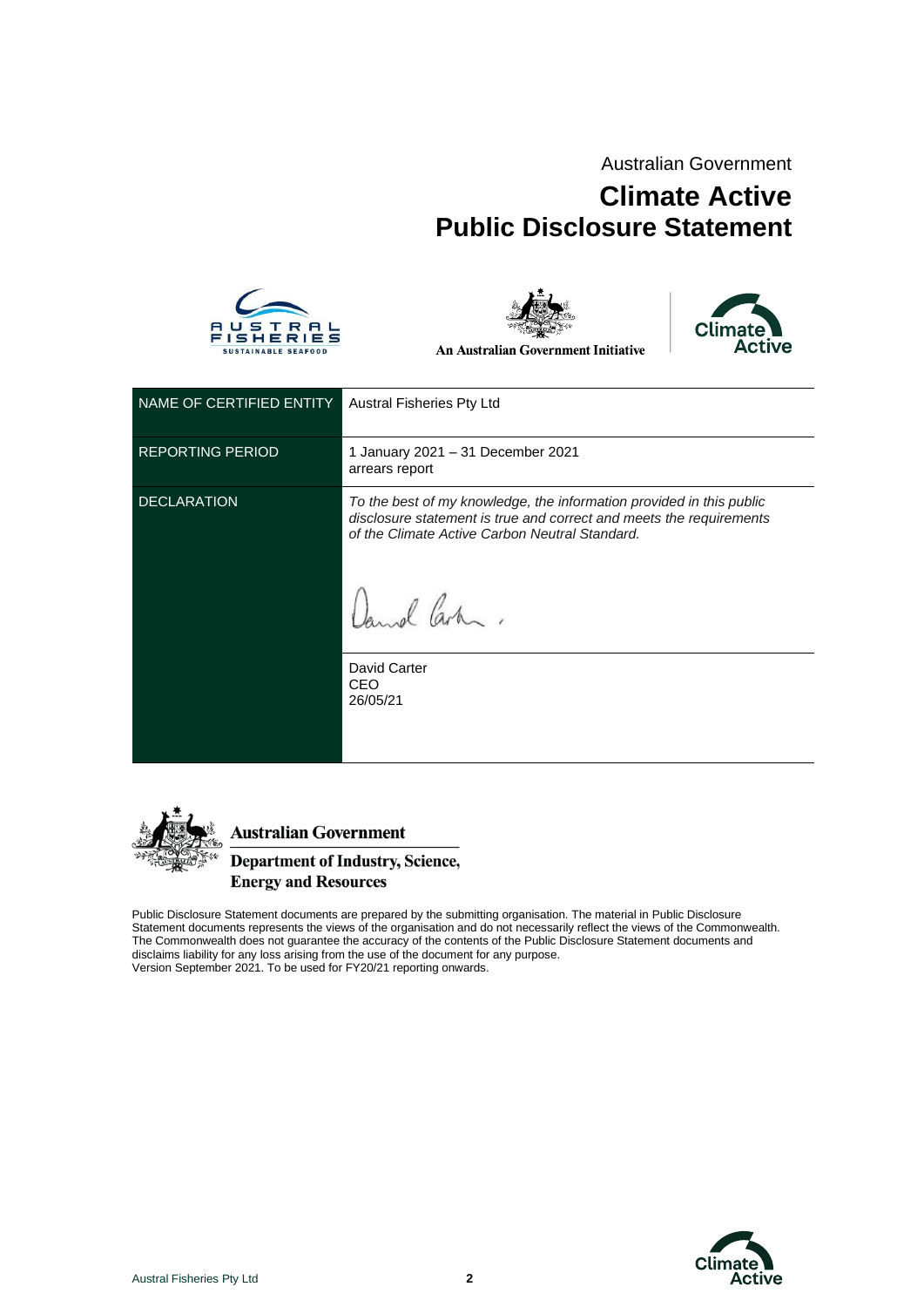# 1. CERTIFICATION SUMMARY

<span id="page-2-0"></span>

| <b>TOTAL EMISSIONS OFFSET</b> | Offset by organisation: $45,278$ t CO <sub>2</sub> -e<br>Offset by product: 43,416 t CO <sub>2</sub> -e (100% within organisation<br>footprint) |
|-------------------------------|-------------------------------------------------------------------------------------------------------------------------------------------------|
| THE OFFSETS BOUGHT            | 66% CERs<br>34% VERs                                                                                                                            |
| <b>RENEWABLE ELECTRICITY</b>  | Total renewables 26 %                                                                                                                           |
| <b>TECHNICAL ASSESSMENT</b>   | 15/04/2020<br>Adina Cirtog<br>Pangolin Associates<br>Next technical assessment due: 30/04/2023                                                  |

#### **Contents**

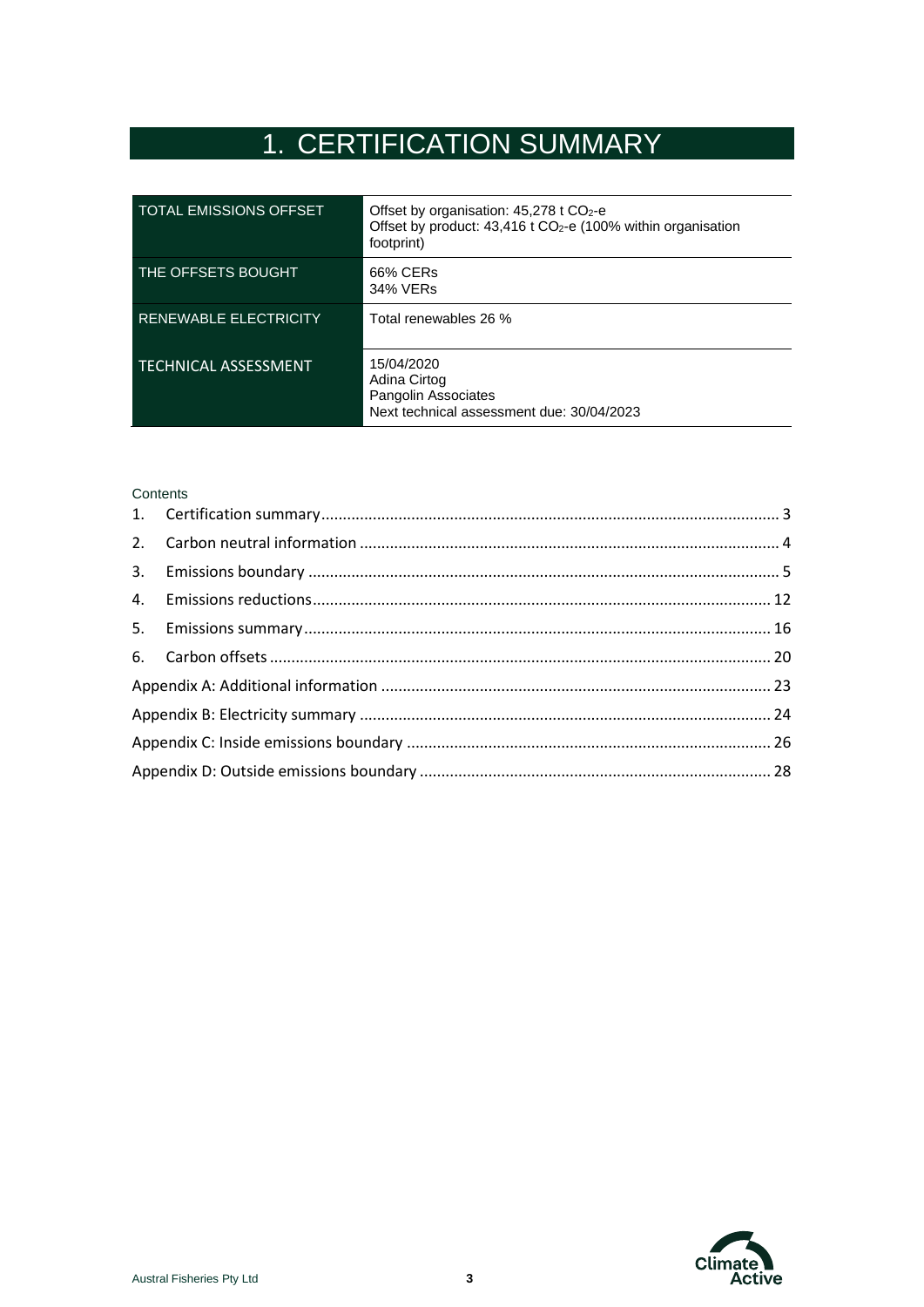# 2.CARBON NEUTRAL INFORMATION

#### <span id="page-3-0"></span>**Description of certification**

We have certified the entire operational footprint of our organisation (diagram page 7) and we do so on a calendar year basis. We have also certified our products (diagram page 10) – that being all of the wild caught seafood that we catch ourselves, from ocean to plate (this includes our southern ocean fleet, northern prawn fleet, and northern fish fleet). We have chosen to also certify, from ocean to plate, the seafood that the organisation has purchased as part of our branded portfolio (this includes prawns and octopus).

The functional unit of our certification is 't  $CO<sub>2</sub>$ -e / t seafood landed'.

#### **Organisation description**

Austral Fisheries is Australia's leading integrated commercial fishing company, bringing high quality, sustainably caught seafood products to customers around the world for over 40 years.

Austral's fleet consists of 15 vessels ranging from toothfish and icefish fisheries in the sub-Antarctic; to tropical reef fish and prawn fisheries across northern Australia.

Austral are committed to their responsibility as stewards of the ocean and the environment, with their four major fisheries certified as sustainable and well-managed by the Marine Stewardship Council.

In 2016, Austral became the first seafood business in the world to become certified as carbon neutral.

### **Product description**

Austral's premium, wild-caught brands include *Glacier 51 Toothfish*, *Heard Island Icefish*, *Skull Island Tiger Prawns* and *Karumba Banana Prawns*. It is through these brands that Austral shares its stories. Customers can now trace the journey of Austral's brands and the seafood they buy, back to the source by utilising the unique supply chain traceability technology provided by OpenSC, who Austral have partnered with since 2019.

The functional unit of our product certification, which covers our four core brands above as well as some of our purchased seafood that we have included in our branded portfolio is '*t CO2-e / t seafood landed'*, and covers 100% of that product. The certification is considered cradle to gate, up to the point of purchase by the end consumer, as we wanted to give the consumer the confidence their purchase was considered carbon neutral all the way up to the point of sale.

For more on Austral Fisheries, its brands, and their incredible stories, head to [www.australfisheries.com.au.](http://www.australfisheries.com.au/)

*"We chose the Climate Active Carbon Neutral Standard in 2016 because it was credible and had Australian Government backing. Now, as support grows, we are able to see our message amplified as members from across the spectrum of Australian business show the leadership that is needed to create our low carbon future."*

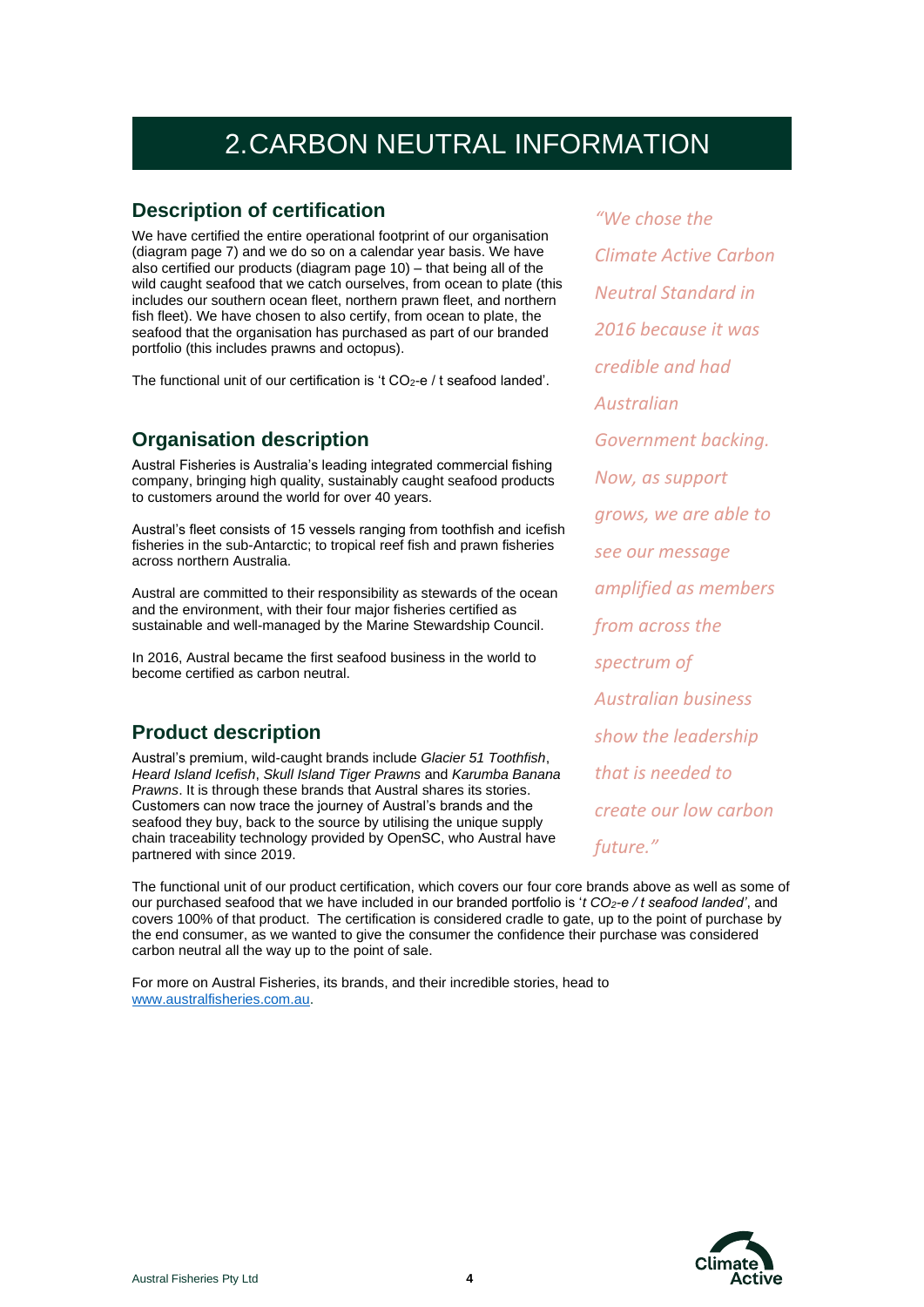## <span id="page-4-0"></span>3. EMISSIONS BOUNDARY

### **ORGANISATION EMISSIONS BOUNDARY**

#### **Inside the emissions boundary**

All emission sources listed in the emissions boundary are part of the carbon neutral claim.

**Quantified** emissions have been assessed as relevant and are quantified in the carbon inventory.

**Non-quantified** emissions have been assessed as relevant and are captured within the emissions boundary, but are not measured (quantified) in the carbon inventory. All material emissions (of which there are none) are accounted for through an uplift factor. Further detail is available at Appendix C.

### **Outside the emissions boundary**

**Excluded emissions** are those that have been assessed as not relevant to an organisation's operations and are outside of its emissions boundary or are outside of the scope of the certification. These emissions are not part of the carbon neutral claim. Further detail is available at Appendix D.

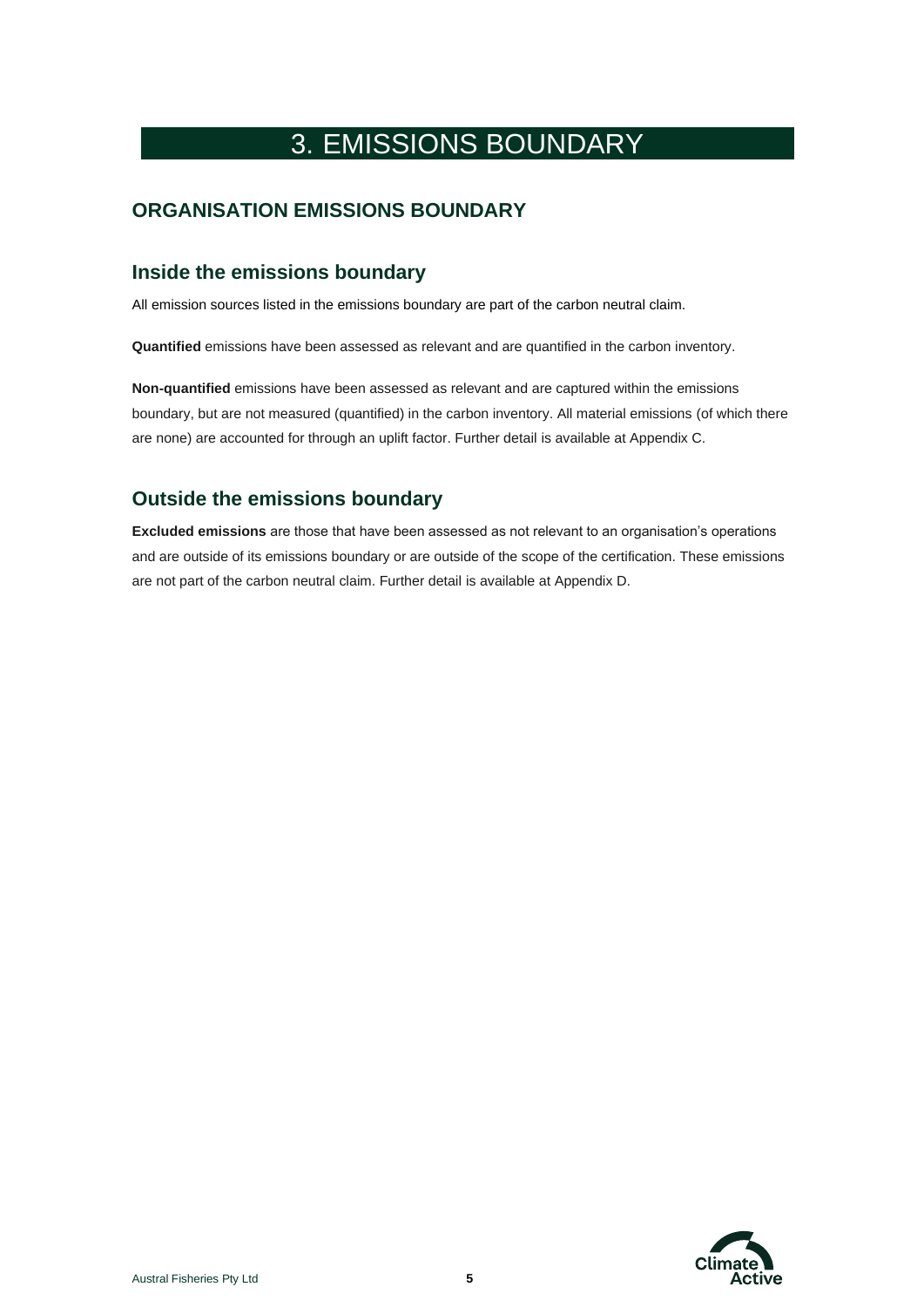#### **Organisation emissions boundary**

#### **Inside emissions boundary**

**Quantified** Paper

Water

**Electricity** 

New capital

Waste

Business travel

Staff commute

Spotter plane

Incinerated waste

Bait

Refrigerant gas

Food on vessels

Direct and embodied emissions in fuels and oils

Embodied emissions in vessel supplies

Cold storage

Seafood processing

Restaurant/retail use

Upstream and downstream freight

**Non-quantified** Combustible workshop gases

Direct and indirect emissions from greases

Wharf-side sea container electricity

#### **Outside emission boundary**

**Excluded** End of life treatment of sold products

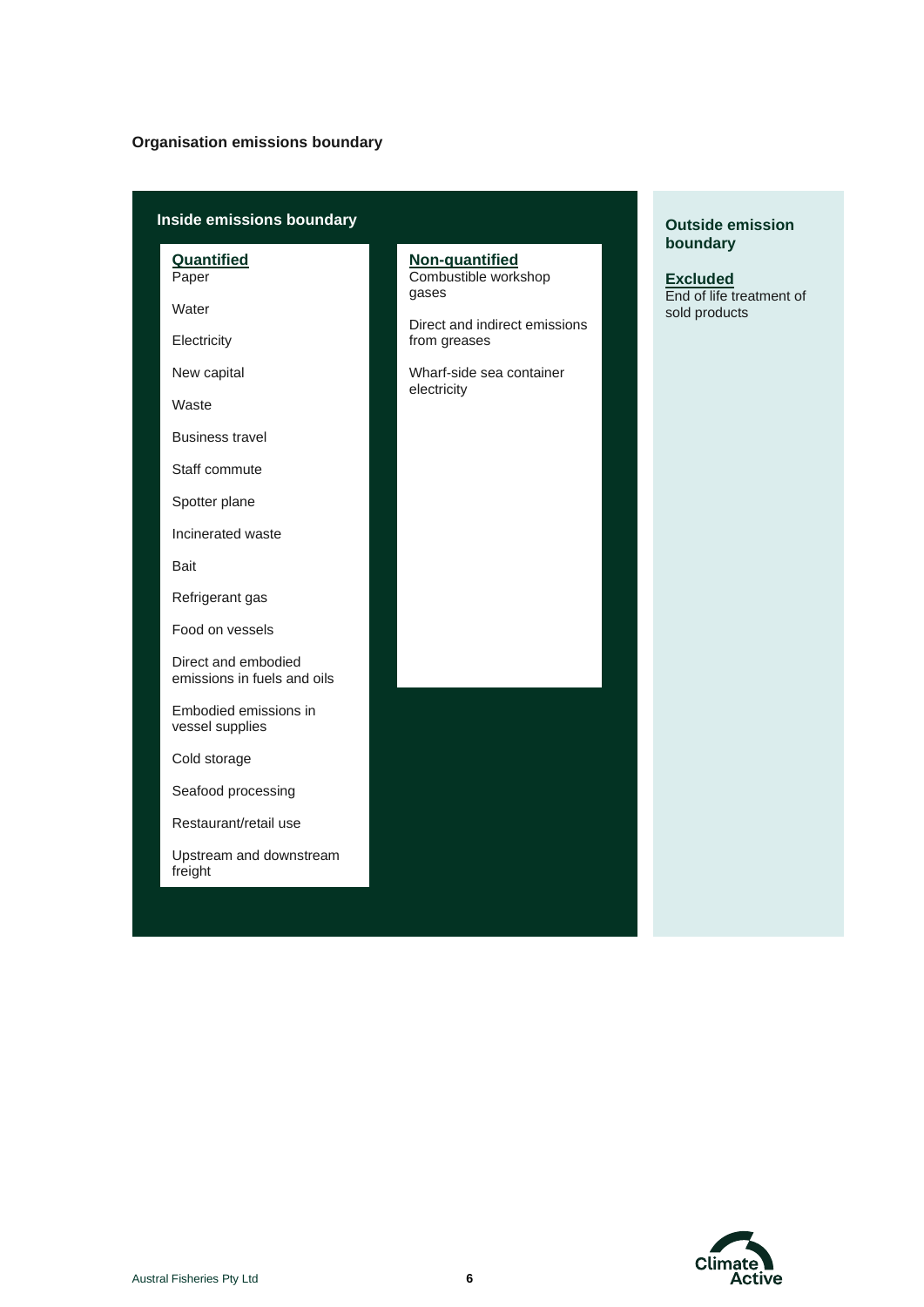#### **Diagram of the certification boundary**



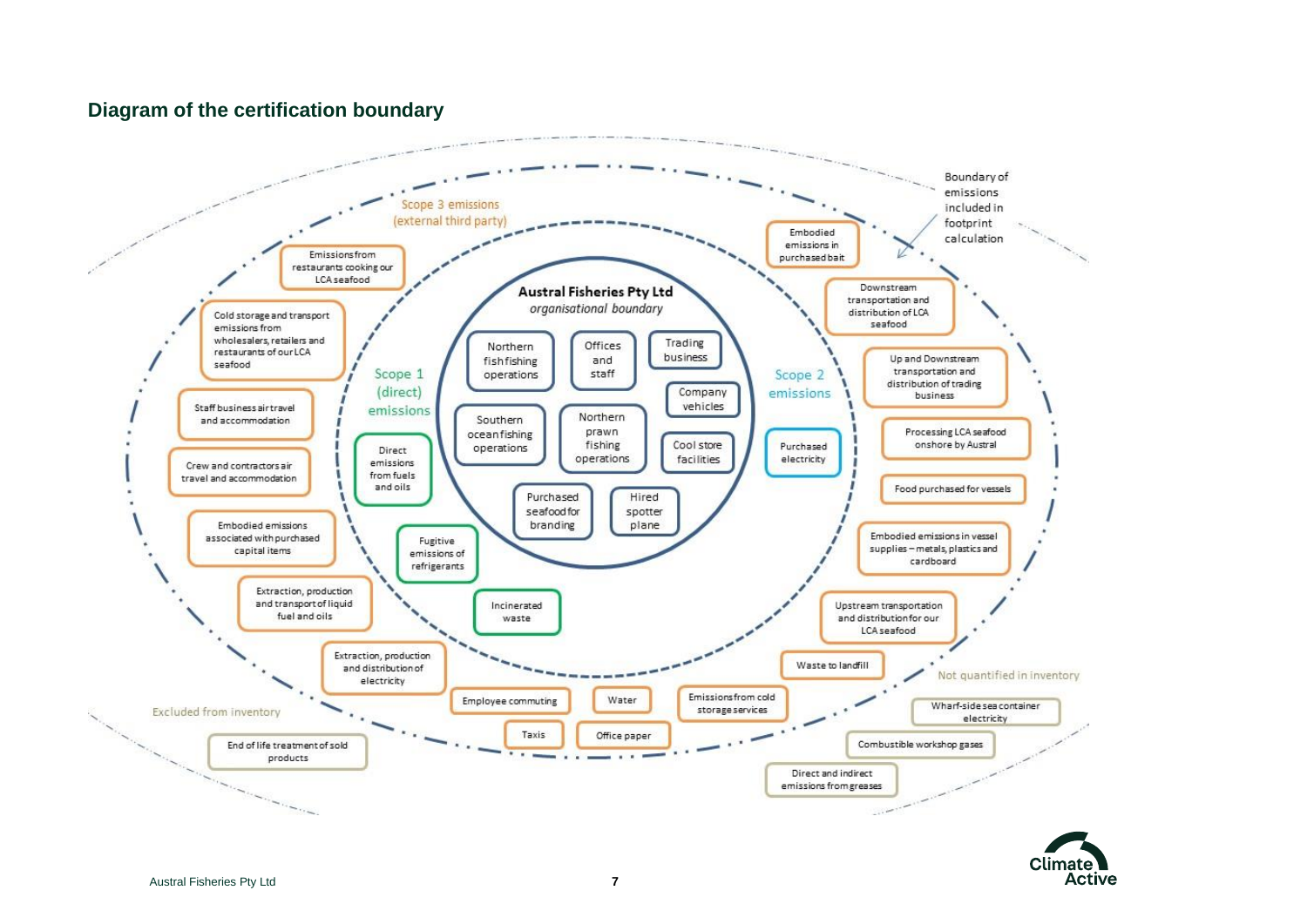### **PRODUCT EMISSIONS BOUNDARY**

#### **Inside the emissions boundary**

All emission sources listed in the emissions boundary are part of the carbon neutral claim.

**Quantified** emissions have been assessed as 'attributable processes' that become the product, make the product and carry the product through its life cycle. These have been quantified in the carbon inventory.

**Non-quantified** emissions have been assessed as attributable and are within the emissions boundary, but are not measured (quantified) in the carbon inventory. All material emissions (of which there are none) are accounted for through an uplift factor. Further detail is available at Appendix C.

#### **Outside the emissions boundary**

**Non-attributable** emissions have been assessed as not attributable to a product. They can be **optionally included** in the emissions boundary and therefore have been offset, or they can be listed as outside of the emissions boundary (and are therefore not part of the carbon neutral claim). Further detail is available at Appendix D.

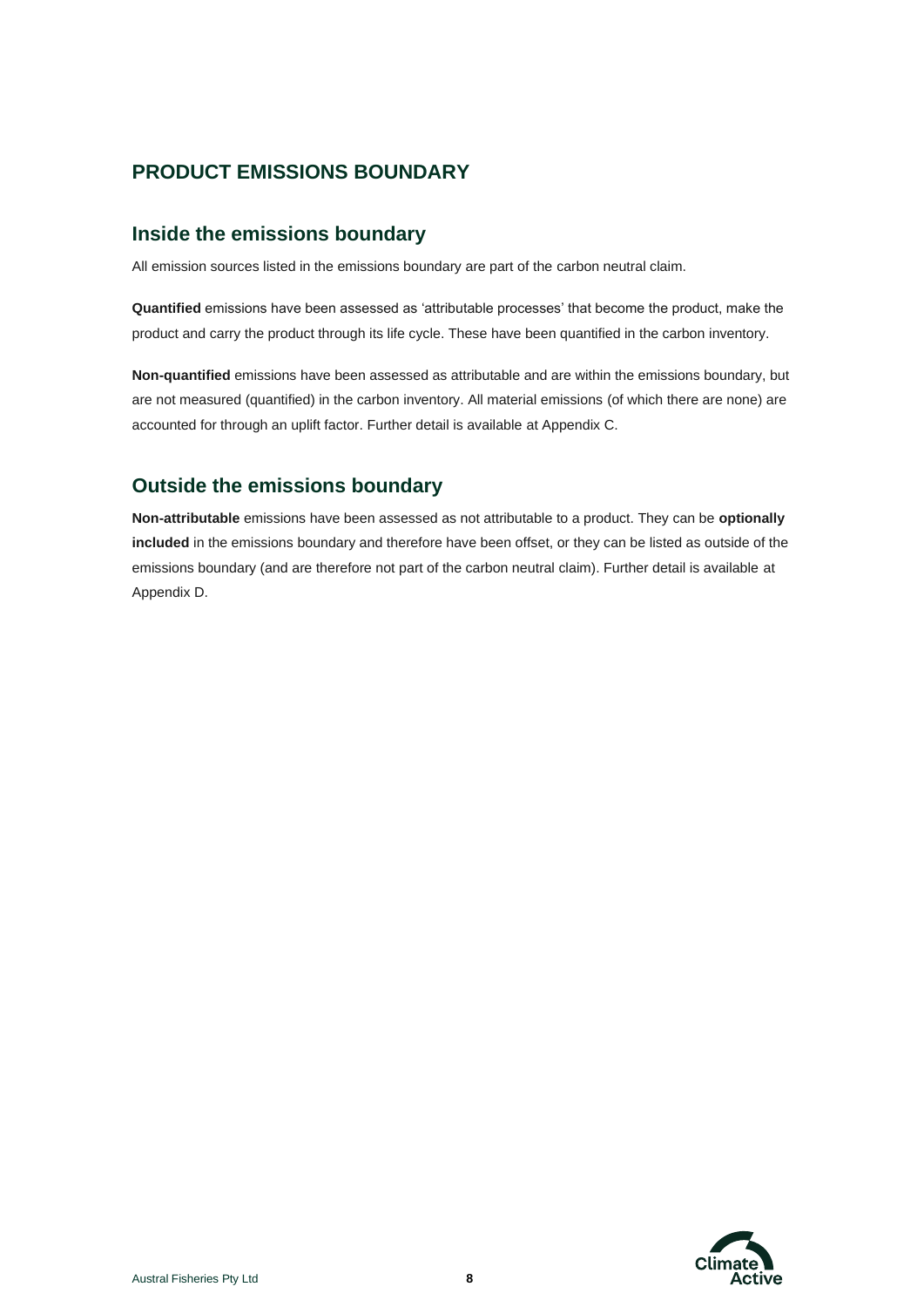#### **Product emissions boundary**

| Inside emission boundary                                                                                                                             | <b>Outside emission</b><br>boundary                                                                                                         |                                                          |
|------------------------------------------------------------------------------------------------------------------------------------------------------|---------------------------------------------------------------------------------------------------------------------------------------------|----------------------------------------------------------|
| <b>Quantified</b><br>Paper<br>Water<br>Electricity<br>Spotter plane<br>Bait<br>Refrigerant gas<br>Direct and embodied<br>emissions in fuels and oils | Non-quantified<br>Combustible workshop<br>gases<br>Direct and indirect emissions<br>from greases<br>Wharf-side sea container<br>electricity | Non-attributable<br>End of life treatment of<br>products |
| Embodied emissions in<br>vessel supplies<br>Cold storage                                                                                             |                                                                                                                                             |                                                          |
| Seafood processing<br>Restaurant/retail use<br>Upstream and downstream<br>freight                                                                    |                                                                                                                                             |                                                          |
|                                                                                                                                                      |                                                                                                                                             |                                                          |

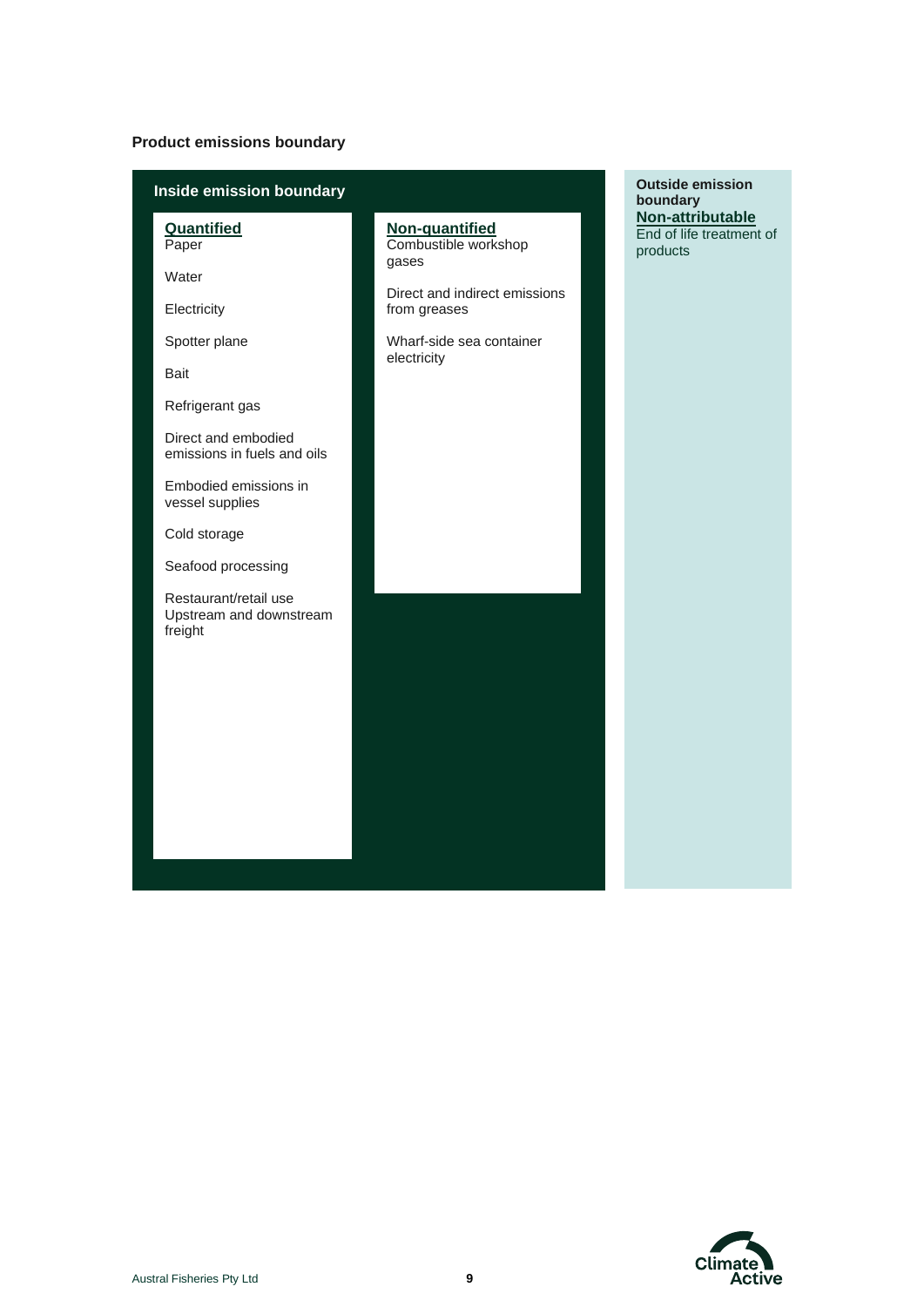#### **Diagram of the product emissions boundary**

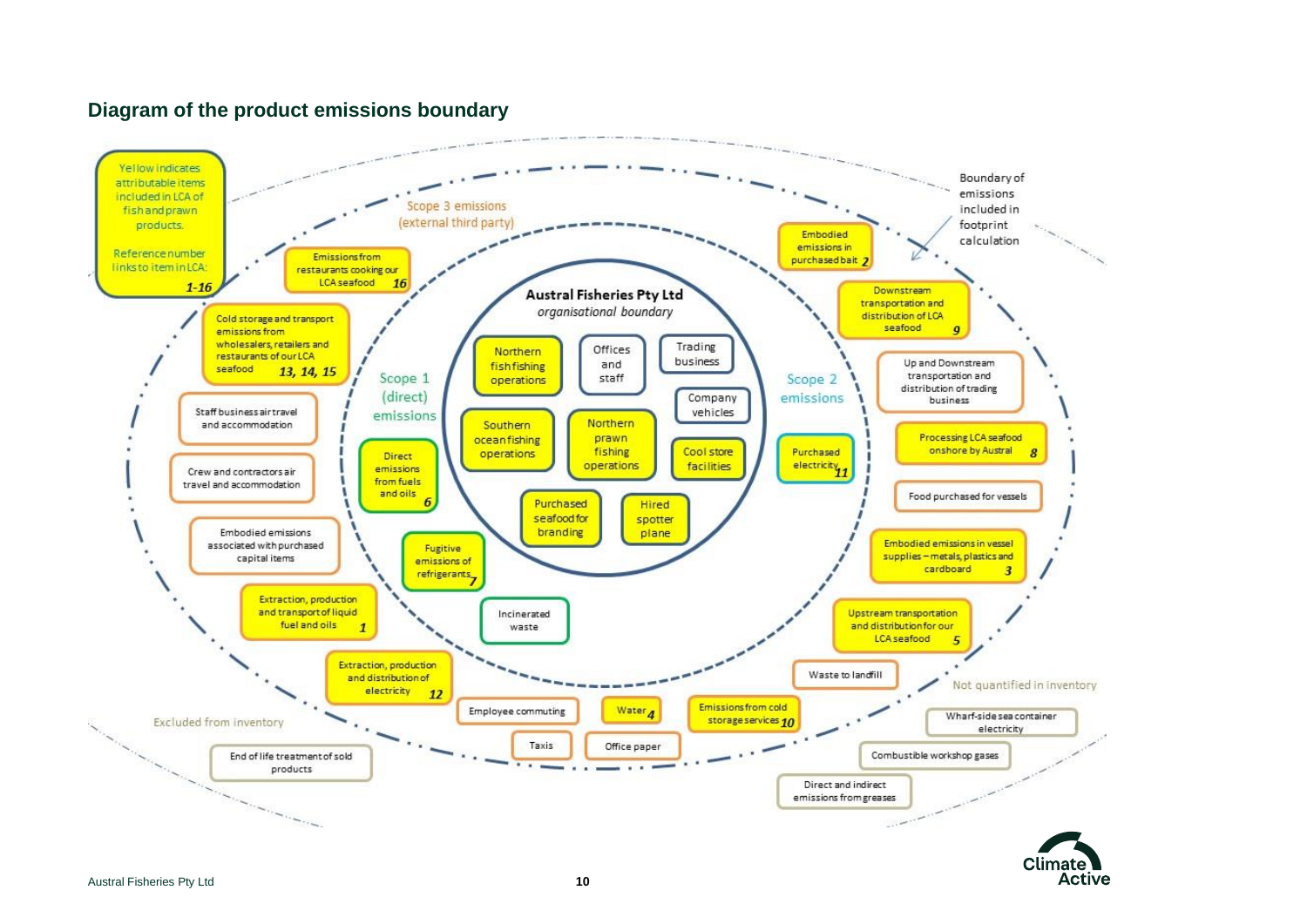#### **Product process diagram**

The below figure shows our cradle-to-gate scope. End-of-life emissions are not included, even though we have elected to also include 'use' in the LCA. Note that all LCA emissions sources lie within the overarching organisation inventory.



### **Data management plan for non-quantified sources**

There are no non-quantified sources in the emission boundary that require a data management plan.

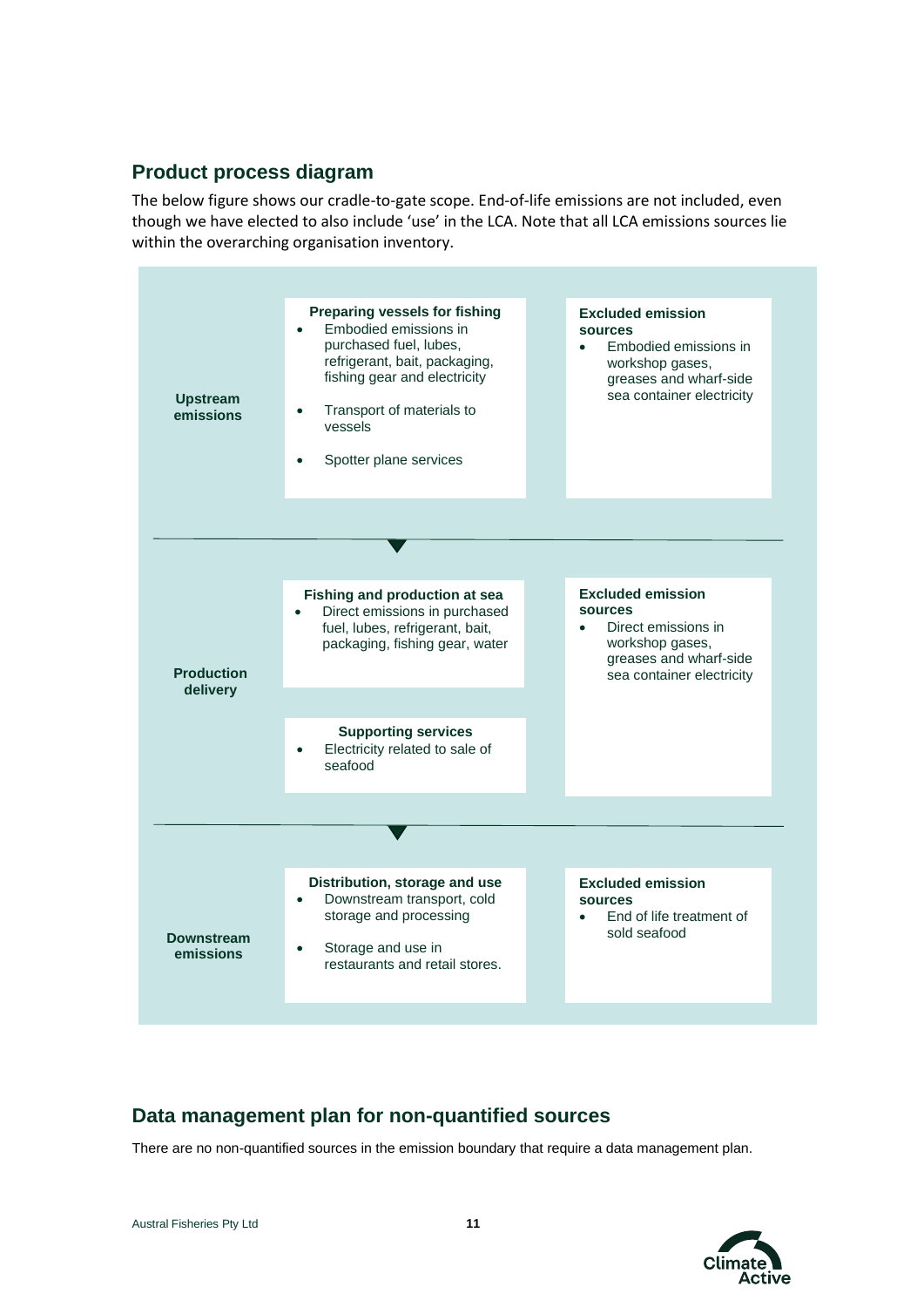# 4.EMISSIONS REDUCTIONS

#### <span id="page-11-0"></span>**Emissions reduction strategy**

Our decision to become certified as Carbon Neutral as an organisation, and extend that to our products, is a direct result of our aim to do our bit to ensure a sustainable, healthy, environment for the marine resources and seafood products that we rely upon for our livelihoods. Our vision is to increase the efficiency of our operations (relative to carbon emissions) as far as possible; to reduce our carbon emissions wherever we can; and to fully offset remaining emissions. We acknowledge up front that our industry is in a challenging position to demonstrably decrease total emissions due to the reliance on fossil fuels to run fishing vessels, though we are looking and investing in the future for energy efficiency technologies that will help us in that regard as much as practicable.

Our emissions reduction strategy is primarily focused on the rate of carbon emissions per tonne of product landed. This is appropriate because our operations fluctuate as a result of catch variability each year, changes to our operational footprint over time, or due to government, political or management organisation decisions out of our control. Any meaningful emissions reduction strategy in a complex business that relies so heavily on expensive, long term investments such as fishing vessels, will not happen overnight, and we acknowledge that this will be an ongoing journey for us.

In addition to the actions already taken, outlined in Emissions Reductions Actions, below, our specific Emissions Reduction Strategy for 2022 onwards includes:

- To reduce the overall emissions related to refrigerant gases in our prawn fleet:
	- o This is a complex issue. We are required to transition away from the ozone depleting R22 gas, and this has caused a significant increase to our carbon footprint in this area of the business in recent years. Due to the types and advanced age of the refrigeration units on board, and the types of gases that can be used as replacements for R22 in these units, we have shifted to gases that are kinder to the ozone layer, but have a higher Global Warming Potential. Calendar year 2021 saw our largest emissions to date in this area of the business, and moving forward we have plans in place to shift our initial R22 replacement gas, R507A, with R438A, or other 'drop in' gases, which would immediately see at least a 38% emissions reduction due to a lower GWP compared to R507A. However, the root cause of losses are also a concern. An internal investigation was undertaken at the end of 2021, and key recommendations include upgrading old refrigeration systems and gage panels, and improved engineer training and procedures. We aim, that by 2030, taking into account that we still have 4 of our 11 prawn vessels on R22 gas at this point in time, we would reduce our 2018 baseline refrigerant gas emissions on prawn vessels by 50%. i.e. from 5.575 t to 2.787 t  $CO<sub>2</sub>$ -e annually. On a per vessel basis, this equates to a 73% saving (929 t down to 253 t  $CO<sub>2</sub>$ -e per vessel per year for vessels that do not use R22).
- Continue to investigate and improve on fuel efficiency within our fleets, to ultimately reduce total

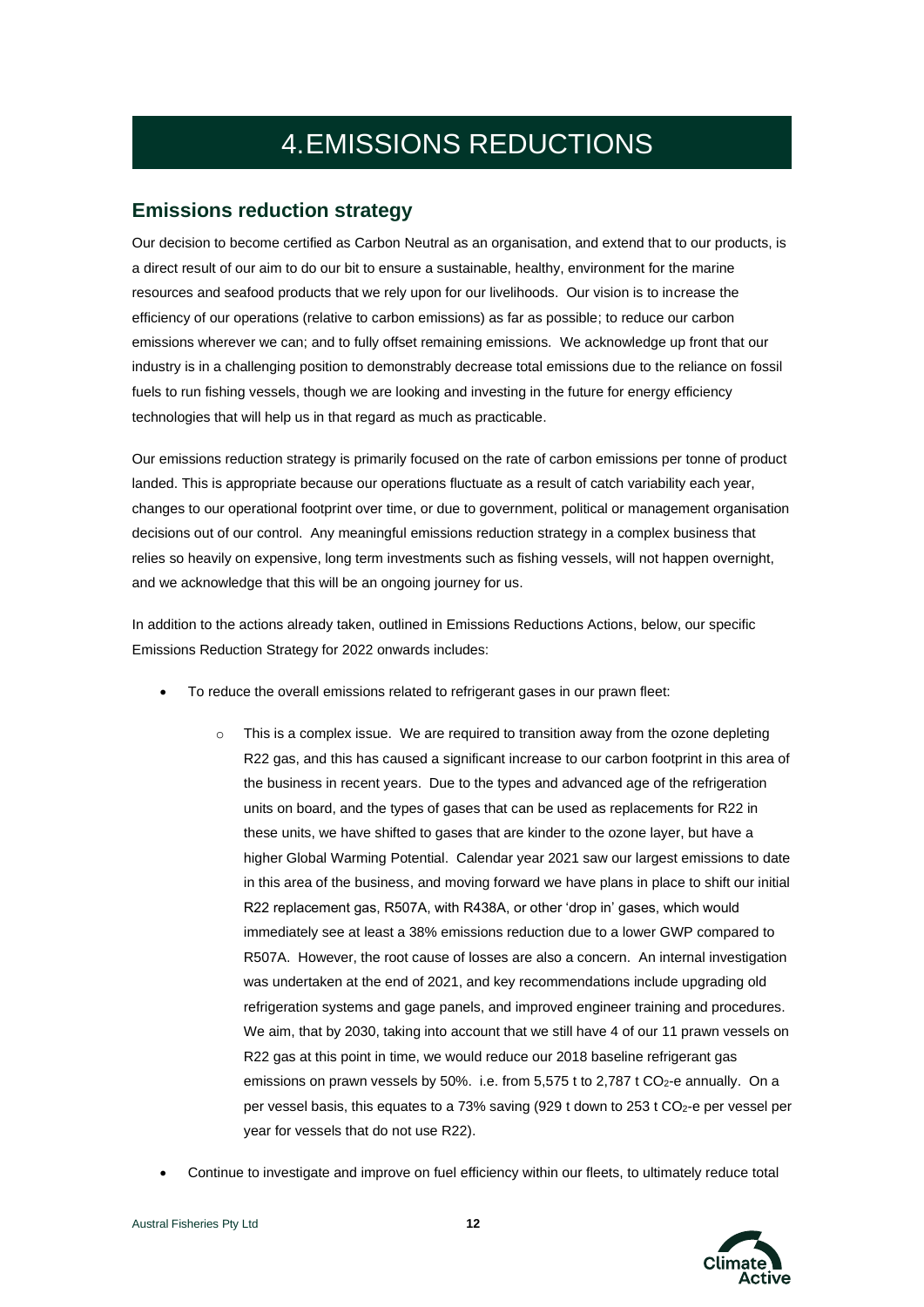fuel consumption, but primarily to decrease emissions intensity per tonne of product landed:

- o With this in mind we have recently co-invested in two Fisheries Research and Development Corporation projects that will begin in 2022:
	- The first titled *Climate Resilient Wild Catch Fisheries*, which aims to understand challenges facing the commercial wild-harvest fishing sector relating to a changing climate; to determine opportunities to respond to those challenges, and validate solutions; and to explore and validate viable, feasible and scalable options towards climate resilience. Fishing vessel drivetrains that replace our reliance on fossil fuels is a key challenge in reducing carbon emissions, and will be the focus of this project.
	- The second titled *Pre-feasibility for a zero emission fishing fleet - Prawn fishing case study*, will explore the opportunity of hydrogen and other 'green' fuels to power our fishing vessels, replacing diesel, with a pre-feasibility study to develop priorities and a road map for investment in vessels that are able to make the transition to 100% renewable fuel.
- Continue to communicate the policy and approach of our "Carbon Neutral" pledge to all employees, contractors, suppliers, and industry peer groups in an endeavour to gain their support for devising mechanisms to lower the carbon emission footprint of Austral Fisheries, and as a consequence, the industry as a whole;
- Continue to use our brands to communicate with, and educate consumers about the power of choice in accelerating a business response to climate action;
- Public acknowledgement that the seafood industry can be a leader in the transition to the low emission economy through technological advancements, as well as being responsible stewards for the marine sector;
- Continue to work with Australian government regulators and agencies such as the Australian Fisheries Management Authority, the Australian Antarctic Division, the Commonwealth Scientific and Industrial Research Organisation, and the Australian Maritime Safety Authority to work towards making our operations more emissions efficient, while not compromising safety or operational efficiency;
- Continue to encourage our suppliers to provide lower carbon emission goods and services;
- Working with our business partners and wholesale/retail/restaurant customers to encourage them to help us continue our Carbon Neutral story through to the end consumer. Our partnership with OpenSC now allows customers to scan a QR code on our packaging to trace the journey the seafood they buy back to source, and the hear stories of our brands by utilising this unique supply chain traceability technology;
- Continue to work with stakeholders in the carbon neutral certification sphere to progress an

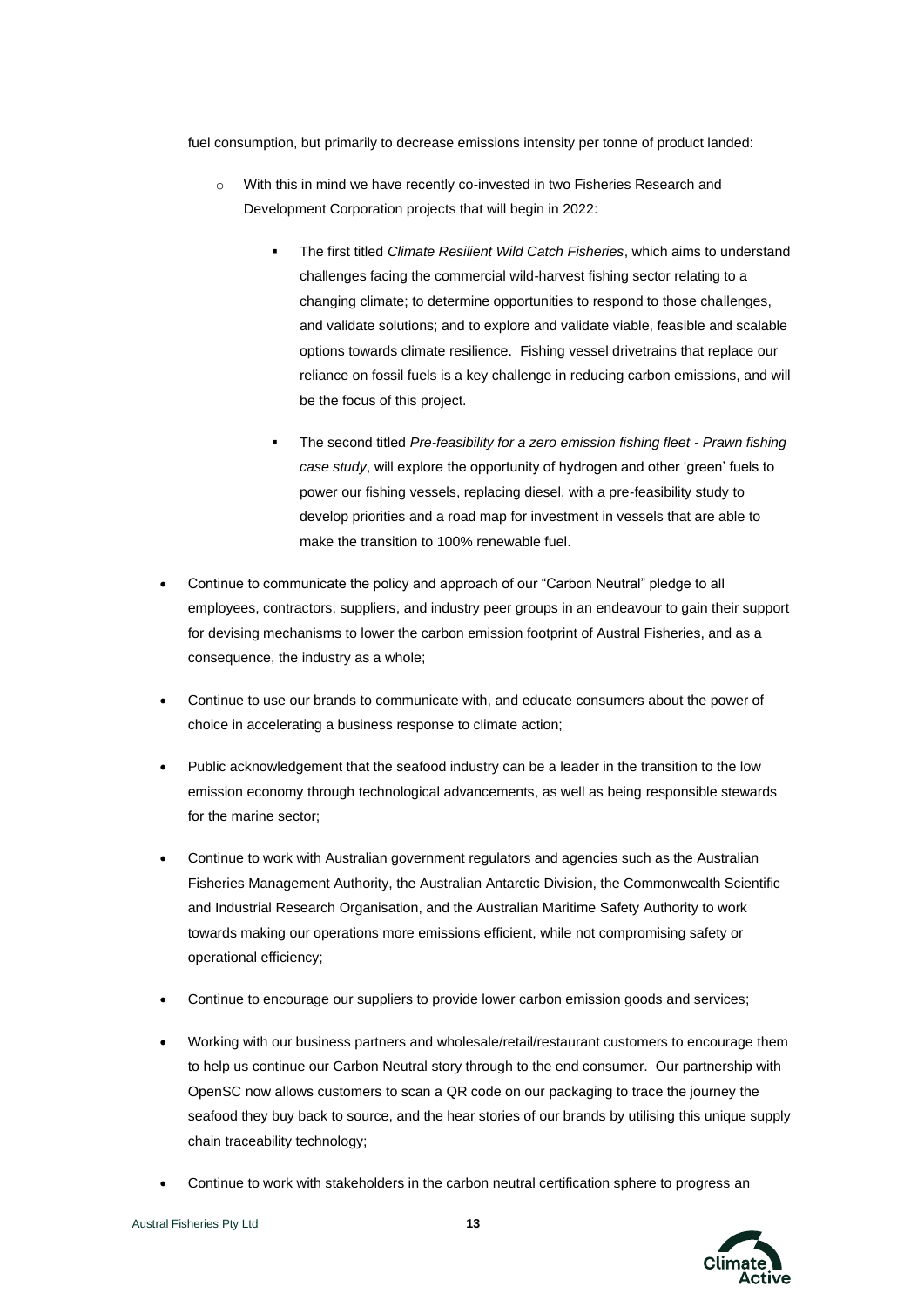international offset standard, or international alignment of domestic offset standards, so that certified carbon neutral companies can reduce costs involved with offsetting their scope 3 emissions.

We will review, evaluate, refine and report on our Emissions Reduction Strategy following the end of calendar year 2022.

#### **Emissions reduction actions**

The table below shows the emissions reductions measures that have been completed or are currently underway at Austral Fisheries.

| Year<br>completed | <b>Emission</b><br>source                                 | <b>Emission reduction measure</b>                                                                                                                                                                                                                                                                                                             | <b>Scope</b> | <b>Status</b>                                                                                       | <b>Reduction</b><br>$t CO2-e$                                                                     |
|-------------------|-----------------------------------------------------------|-----------------------------------------------------------------------------------------------------------------------------------------------------------------------------------------------------------------------------------------------------------------------------------------------------------------------------------------------|--------------|-----------------------------------------------------------------------------------------------------|---------------------------------------------------------------------------------------------------|
| 2016              | Paper                                                     | Moved to NCOS certified paper for all offices                                                                                                                                                                                                                                                                                                 | 3            | Complete                                                                                            | 1.1t                                                                                              |
| 2017              | Perth office<br>electricity                               | We switched all lights in our Perth office to<br>LED in August 2017.                                                                                                                                                                                                                                                                          | 2, 3         | Complete                                                                                            | 5.8t                                                                                              |
| 2017              | Sydney<br>office<br>electricity                           | Where available, we switched our energy<br>providers to NCOS certified providers in May<br>2017.                                                                                                                                                                                                                                              | 2, 3         | Complete                                                                                            | 1.4t                                                                                              |
| 2018              | Litres of<br>diesel per kg<br>of prawn<br>caught          | 2018 was the first year of operation for the<br>newly constructed prawn trawler, Austral<br>Hunter. Since that time, it has performed<br>0.5L/kg prawn more efficiently than the<br>average across 4 existing vessels that are<br>comparable to the replaced vessel.<br>Specifically in 2021 it performed at 1.2L/kg<br>prawn more efficient. | 1, 3         | Complete.<br><b>Results</b><br>will vary<br>year to<br>year due<br>to<br>availability<br>of prawns. | Not<br>applicable, but<br>an<br>improvement<br>in emissions<br>intensity has<br>been<br>achieved. |
| 2018              | Litres of<br>Marine<br>Gasoil                             | We finished installing an alternating<br>generator for our then largest toothfish<br>vessel, Atlas Cove, in 2018, which reduced<br>fuel usage on this vessel by 45% this<br>reporting period.                                                                                                                                                 | 1, 3         | Complete                                                                                            | 3,045t                                                                                            |
| 2019              | Litres of<br>Marine<br>Gasoil per<br>kg of fish<br>caught | We successfully lobbied for the modification<br>of our offal dumping regulations which allows<br>us to reduce fuel consumption and increase<br>available fishing time by not having to steam<br>as far to dump offal. In 2021 we did not<br>need to utilise this regulation due to                                                            | 1, 3         | Complete,<br>but results<br>will vary<br>year to<br>year                                            | Nil. Not<br>needed to be<br>utilised in 2021                                                      |

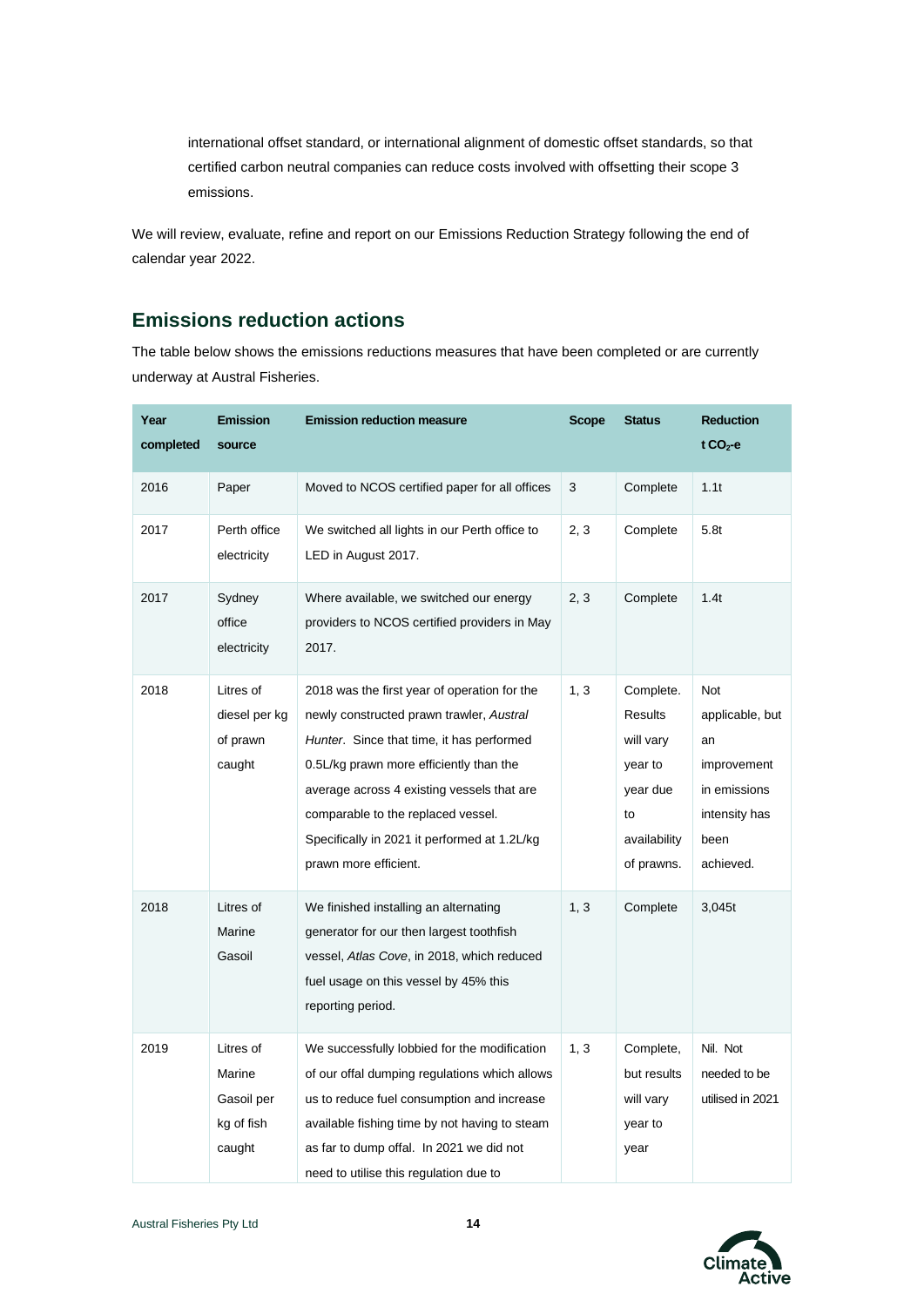|      |                                                           | particular vessel locations at relevant times.                                                                                                                                                                                                                                                                                                                                                                                                                                       |      |                                                                                                |                                              |
|------|-----------------------------------------------------------|--------------------------------------------------------------------------------------------------------------------------------------------------------------------------------------------------------------------------------------------------------------------------------------------------------------------------------------------------------------------------------------------------------------------------------------------------------------------------------------|------|------------------------------------------------------------------------------------------------|----------------------------------------------|
| 2020 | Litres of<br>Marine<br>Gasoil per<br>kg of fish<br>caught | In 2020 we completed the construction of a<br>fishing vessel for the Southern Ocean that is<br>the first of its kind; a triple-purpose electric-<br>hybrid vessel with a propulsion system that<br>can be manipulated according to the<br>operating mode being utilised at the time.<br>The vessel also uses Ammonia as a<br>refrigerant gas with a GWP of zero. The<br>battery bank provides peak shaving capacity<br>and reduces the fuel required alongside to<br>run the genset. | 1, 3 | Complete.<br><b>Results</b><br>will vary<br>year to<br>year<br>pending<br>fish<br>availability |                                              |
| 2021 | Litres of<br>diesel per kg<br>of prawn<br>caught          | Engineering modifications to increase fuel<br>efficiency for 4 prawn vessels, including<br>changes in propellor pitch, new main<br>engines and new propellors.                                                                                                                                                                                                                                                                                                                       | 1, 3 | Complete.                                                                                      | Not yet<br>assessed.<br>More data<br>needed. |
|      |                                                           | Total emission reductions achieved in this reporting period                                                                                                                                                                                                                                                                                                                                                                                                                          |      |                                                                                                | 3,053<br>$t CO2-e$                           |
|      |                                                           | Total emission reductions achieved since becoming carbon neutral in 2016                                                                                                                                                                                                                                                                                                                                                                                                             |      |                                                                                                | 13,007<br>t $CO2-e$                          |



.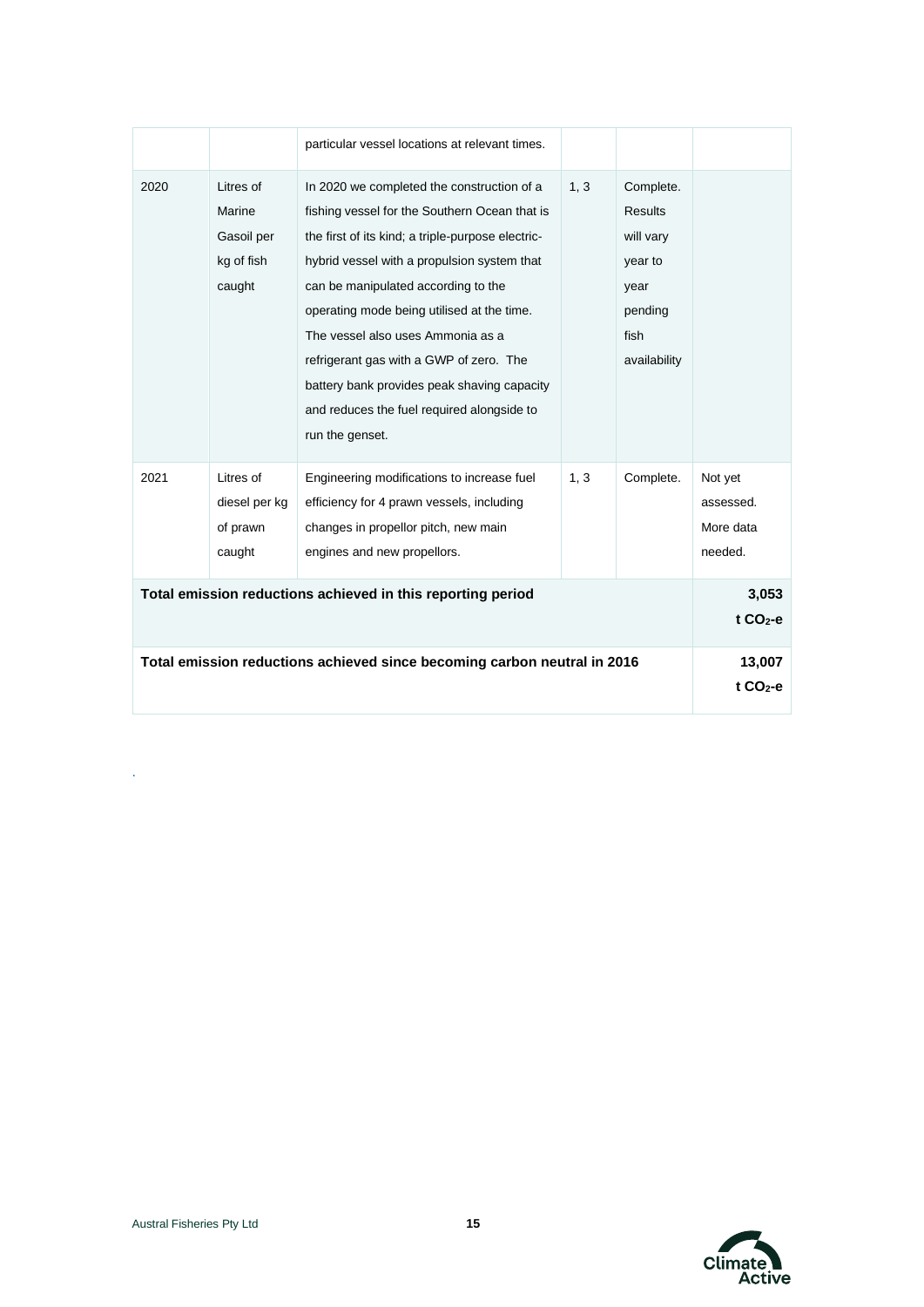# 5.EMISSIONS SUMMARY

### <span id="page-15-0"></span>**Emissions over time**

Austral's total emissions increased 17% in 2021. Its emissions intensity for our LCA seafood products increased by 14%.

| <b>Emissions since base year</b> |                         |                              |
|----------------------------------|-------------------------|------------------------------|
|                                  |                         | Total $t$ CO <sub>2</sub> -e |
| Base year:                       | 2014                    | 29,111                       |
| Year 1:                          | 2016                    | 32,619                       |
| Year 2:                          | 2017                    | 32,225                       |
| Year 3:                          | 2018 (revised baseline) | 37,257                       |
| Year 4:                          | 2019                    | 42,091                       |
| Year 5:                          | 2020                    | 38,636                       |
| Year 6:                          | 2021                    | 45,278                       |

The below graph shows a breakdown of the different parts of our business and the total emissions and emissions intensity of each. Line graphs (primary y-axis) represent emissions intensity per tonne of product landed. Bar graphs (secondary y-axis) shows tonnes of product landed.



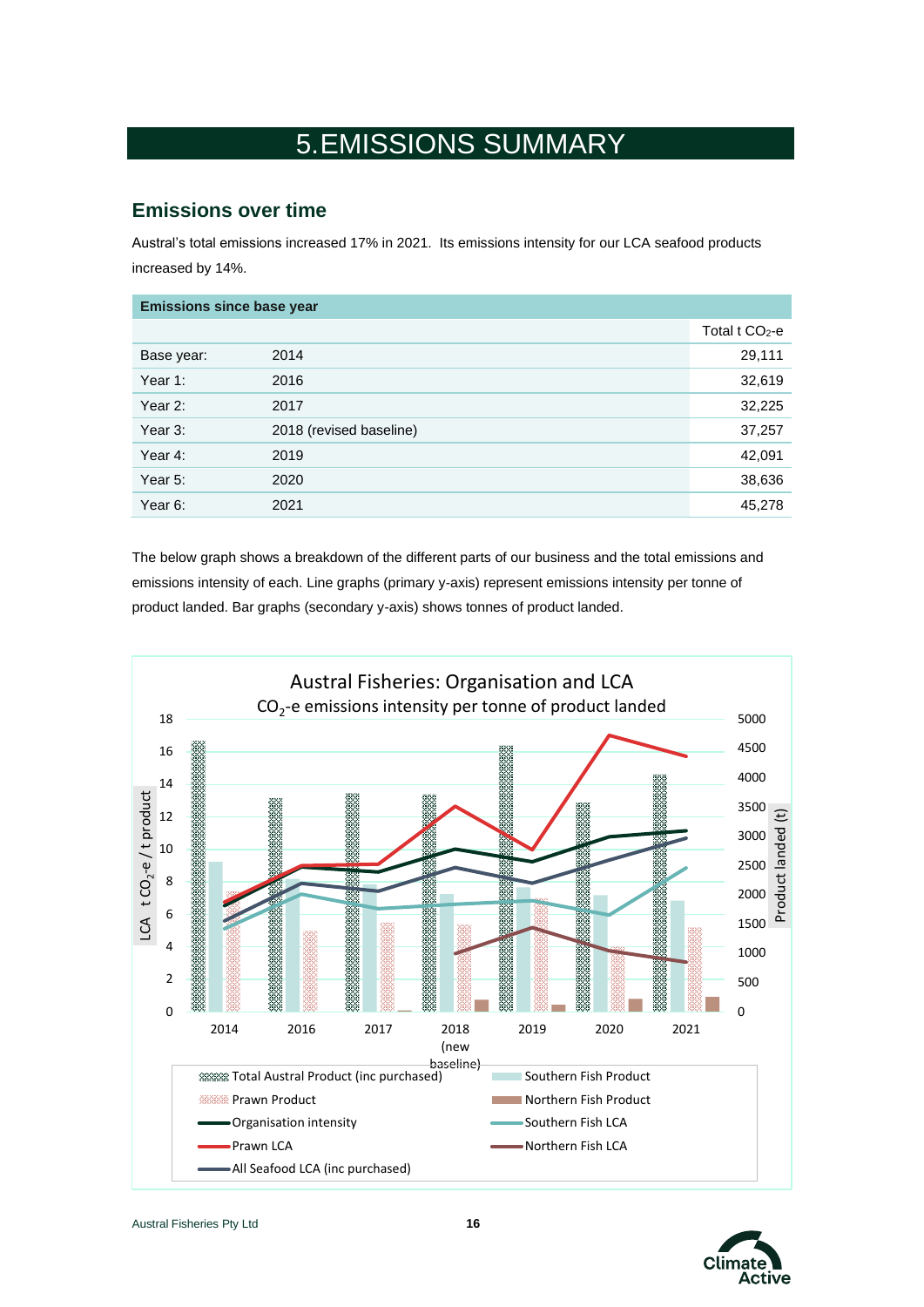#### **Significant changes in emissions**

There are several reasons for our increased emissions in 2021. These include organic business growth, year to year variability in our fisheries and purchasing schedules, and unfortunately in one case (refrigerant gas), ageing hardware. The three most significant changes are detailed below.

| <b>Emission source name</b>        | Current year (t CO <sub>2</sub> -e           | Previous year (t CO <sub>2</sub> -e              | Detailed reason for                                                                                                                                        |
|------------------------------------|----------------------------------------------|--------------------------------------------------|------------------------------------------------------------------------------------------------------------------------------------------------------------|
|                                    | and/or activity data)                        | and/or activity data)                            | change                                                                                                                                                     |
| LCA for purchased                  | 457 t purchased;                             | 243 t purchased;                                 | Business growth area                                                                                                                                       |
| seafood                            | $3,009$ t CO <sub>2</sub> -e                 | 1,667 t $CO2$ -e                                 |                                                                                                                                                            |
| Refrigerants                       | 7,999 t $CO2$ -e                             | $5,164$ t CO <sub>2</sub> -e                     | Refer to explanation in<br><b>Emissions Reduction</b><br>Strategy                                                                                          |
| Fuel Oil<br>(Southern Ocean Fleet) | 4,715 kL;<br>14,558,390 t CO <sub>2</sub> -e | $3,967$ kL;<br>$12,250,599$ t CO <sub>2</sub> -e | Exceptionally good<br>catches in 2020 meant<br>less time at sea, and<br>thus less fuel used.<br>2021 saw catches (and<br>fuel levels) 'back to<br>normal.' |

#### **Use of Climate Active carbon neutral products and services**

- Reflex paper
- Powershop electricity

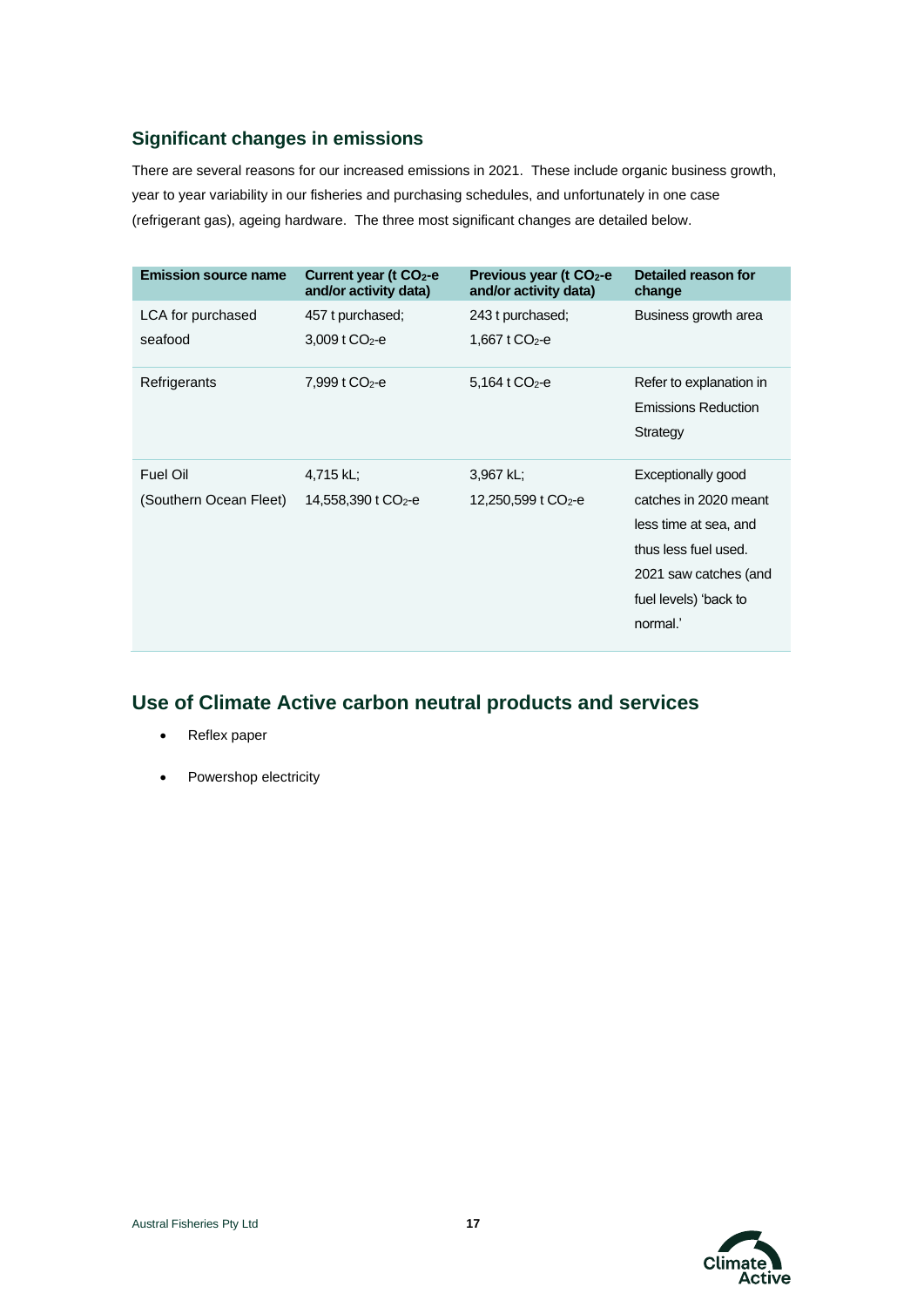### **Organisation emissions summary**

| <b>Emission category</b>                                      | Sum of<br>Scope 1<br>$(t CO2-e)$ | Sum of<br>Scope 2<br>$(t CO2-e)$ | Sum of<br>Scope 3<br>$(t CO2-e)$ | Sum of total<br>emissions<br>$(t CO2-e)$ |
|---------------------------------------------------------------|----------------------------------|----------------------------------|----------------------------------|------------------------------------------|
| Accommodation and facilities                                  |                                  |                                  | 173.87                           | 173.87                                   |
| Climate Active Carbon Neutral<br><b>Products and Services</b> |                                  |                                  |                                  | $\Omega$                                 |
| <b>Construction Materials and</b><br>Services                 |                                  |                                  | 209.00                           | 209.00                                   |
| Electricity                                                   |                                  | 75.20                            |                                  | 75.20                                    |
| Food                                                          |                                  |                                  | 672.62                           | 672.62                                   |
| Office equipment & supplies                                   |                                  |                                  | 0.25                             | 0.25                                     |
| Postage, courier and freight                                  |                                  |                                  | 2,094.28                         | 2,094.28                                 |
| Refrigerants                                                  | 7,998.84                         |                                  |                                  | 7,998.84                                 |
| <b>Stationary Energy (liquid fuels)</b>                       | 45.22                            |                                  | 11.71                            | 56.93                                    |
| Transport (Air)                                               | 57.62                            |                                  | 235.63                           | 293.25                                   |
| Transport (Land and Sea)                                      | 26,925.43                        |                                  | 1,376.90                         | 28,302.33                                |
| Waste                                                         | 2.52                             |                                  | 56.48                            | 59.00                                    |
| Water                                                         |                                  |                                  | 1.31                             | 1.31                                     |
| <b>Procured materials</b>                                     |                                  |                                  | 4,917.82                         | 4,917.82                                 |
| Land and Sea Transport (km)                                   |                                  |                                  | 1.24                             | 1.24                                     |
| Freight, Cold Storage, Cooking                                |                                  |                                  | 323.6                            | 323.6                                    |
| Electricity for frozen product                                |                                  |                                  | 98.58                            | 98.58                                    |
| <b>Total</b>                                                  | 35,029.62                        | 75.20                            | 10,173.29                        | 45,278.12                                |

The electricity summary is available at Appendix B. Electricity emissions were calculated using a locationbased approach.

### **Product emissions summary**

Emissions inventory for Austral's carbon neutral seafood products is below. Note all these emissions are already included in the Organisation inventory above.

| <b>Emission category</b>                | Sum of<br>Scope 1<br>$(t CO2-e)$ | Sum of<br>Scope 2<br>$(t CO2-e)$ | Sum of<br>Scope 3<br>$(t CO2-e)$ | Sum of total<br>emissions<br>$(t CO2-e)$ |
|-----------------------------------------|----------------------------------|----------------------------------|----------------------------------|------------------------------------------|
| Electricity                             |                                  | 39.0                             |                                  | 39.0                                     |
| Postage, courier and freight            |                                  |                                  | 2,094.28                         | 2,094.28                                 |
| Refrigerants                            | 7,998.84                         |                                  |                                  | 7,998.84                                 |
| <b>Stationary Energy (liquid fuels)</b> | 45.22                            |                                  | 11.71                            | 56.93                                    |
| Transport (Air)                         | 55.38                            |                                  | 2.95                             | 58.32                                    |
| Transport (Land and Sea)                | 26,804.23                        |                                  | 1,334.49                         | 28,138.72                                |
| Water                                   |                                  |                                  | 0.97                             | 0.97                                     |
| <b>Procured materials</b>               |                                  |                                  | 4,419.82                         | 4,619.82                                 |
| Freight, Cold Storage, Cooking          |                                  |                                  | 323.6                            | 323.6                                    |
| Electricity for frozen product          |                                  |                                  | 85.79                            | 85.79                                    |
| <b>Total</b>                            | 34,903.66                        | 39.0                             | 8,473.61                         | 43,416.27                                |

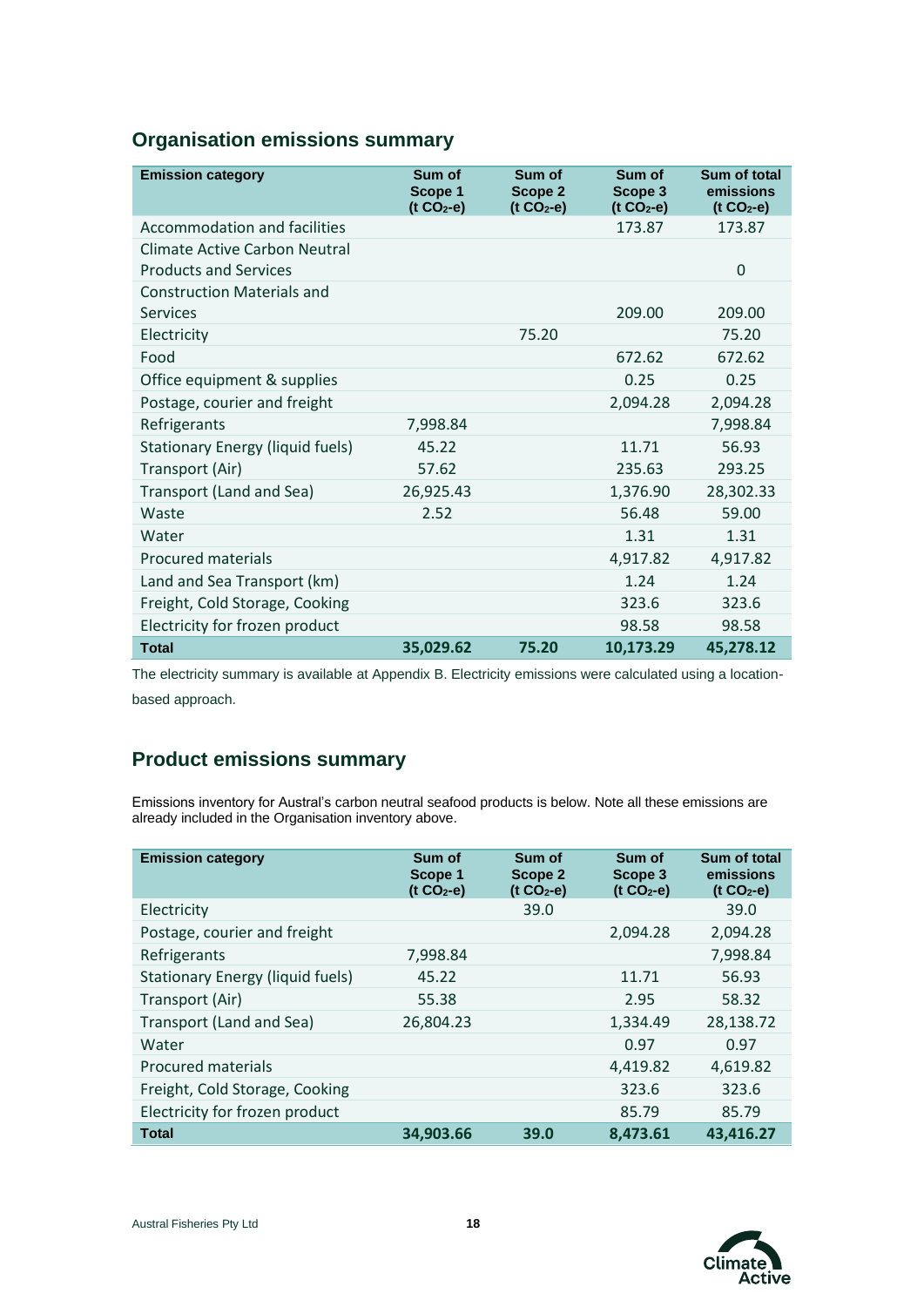| LCA Emissions intensity per functional unit of Austral caught seafood only                 | 11.21 t CO2-e /<br>t seafood landed   |
|--------------------------------------------------------------------------------------------|---------------------------------------|
| LCA Emissions intensity per functional unit of all certified carbon neutral seafood        | 10.69 t CO2-e $/$<br>t seafood landed |
|                                                                                            | 3603 t of Austral<br>caught seafood;  |
| Number of functional units to be offset                                                    | and<br>457 t of purchased<br>seafood  |
|                                                                                            |                                       |
| Total 'product' emissions to be offset (already included within organisation<br>footprint) | 43.416 t                              |

### **Shared emissions between certifications by the same responsible entity**

|                        | Emissions ( $tCO2$ -e)          |
|------------------------|---------------------------------|
| Total offset liability | $= 45,278$ t CO <sub>2</sub> -e |
| Offset by organisation | $= 45,278$ t CO <sub>2</sub> -e |
| Offset by product      | $= 43.416$ t CO <sub>2</sub> -e |



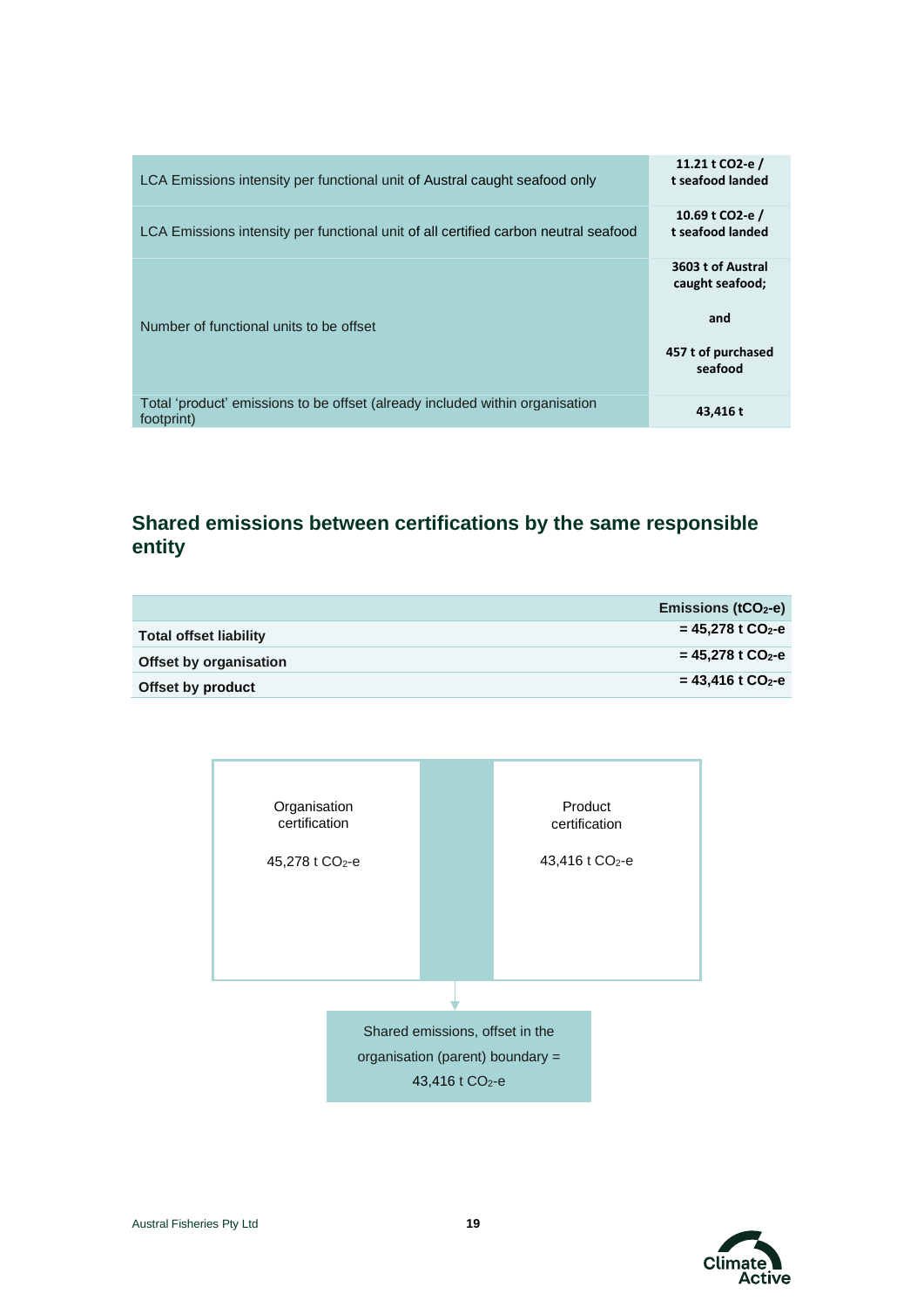### 6.CARBON OFFSETS

#### <span id="page-19-0"></span>**Offsets retirement approach**

|    | In arrears                                                            |                             |  |  |  |  |
|----|-----------------------------------------------------------------------|-----------------------------|--|--|--|--|
| 1. | Total number of eligible<br>offsets banked from last<br>year's report | Zero                        |  |  |  |  |
| 2. | Total emissions footprint to<br>offset for this report                | 45,278 t CO <sub>2</sub> -e |  |  |  |  |
| 3. | Total eligible offsets required<br>for this report                    | 45,278                      |  |  |  |  |
| 4. | Total eligible offsets<br>purchased and retired for this<br>report    | 126,484                     |  |  |  |  |
| 5. | Total eligible offsets banked<br>to use toward next year's<br>report  | 81,206                      |  |  |  |  |

#### **Co-benefits**

Austral Fisheries proudly supports Carbon Neutral Pty Ltd's *Yarra Yarra Biodiversity Corridor* project as it addresses the world's two crises – climate change and biodiversity loss. Here, over 14,000 hectares of degraded land has been revegetated with over 30 million native trees and shrubs planted already. Of this, 9,000 hectares is certified under Gold Standard, removing an estimated 1.059 million tonnes of CO<sub>2</sub>-e over the 50 year crediting period.

As land use and forestry activities are recognised as requiring high levels of upfront finance to source land and plant, as well as for taking time for the carbon to sequester, Carbon Neutral also provides an offset option within the Yarra Yarra project called Biodiverse Reforestation Carbon Offsets (BRCOs). These are not registered under a formal certification framework – instead, a qualified third party independently verifies the project to ensure that 1 carbon credit is equal to 1 tonne of  $CO<sub>2</sub>$ -e sequestered. To satisfy the Climate Active Carbon Neutral Standard we have retired an equivalent number eligible offset units to supplement our purchased BRCOs. Because of this, over time, Austral Fisheries will have offset more greenhouse gas emissions than the number of tonnes indicated as eligible units below. Our portfolio for our 2021 emissions consists of 22% of our offsets being Yarra Yarra reforestation units (stapled with an equivalent number of Climate Active eligible renewable energy offset units).

The Yarra Yarra project involves the planting of up to 50 mixed native tree and shrub species (some of which are endangered) on degraded agricultural land that no longer supports viable farming practices. The Yarra Yarra Corridor is located in a globally significant biodiversity hotspot and in a region where over 90% of the land has already been cleared. This reforestation project is encouraging native animals and plants

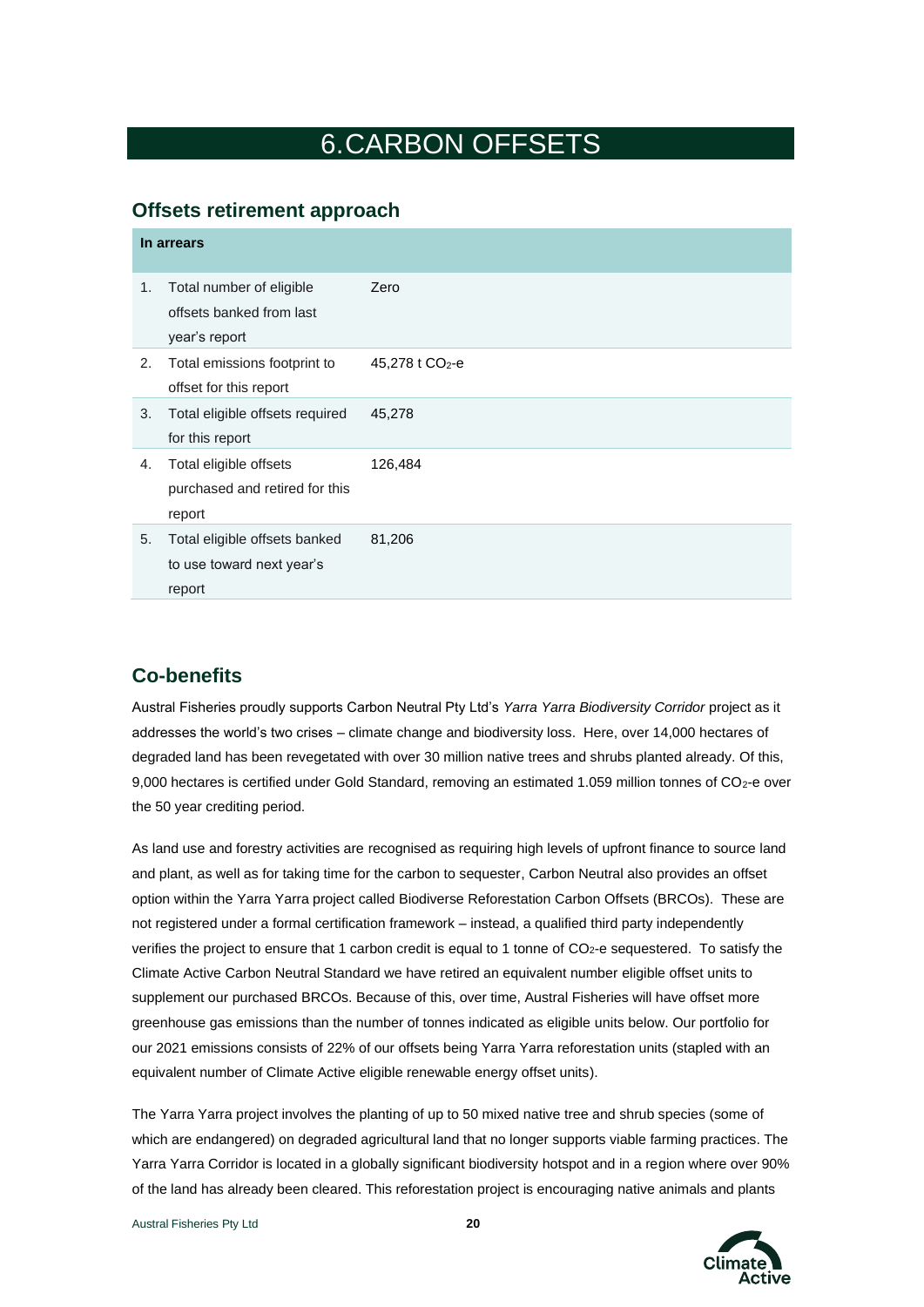that have vanished or been pushed to the brink of extinction in the region to return and breed. This includes iconic threatened species such as Malleefowl, Bush Stone-curlew, Carnaby's Black-Cockatoo, Western Spiny-tailed Skink and the Woylie (Brush-tailed Bettong), as well as over 30 species of conservation-significant native plants.

As well as removing carbon dioxide from the atmosphere, the Yarra Yarra Biodiversity Corridor project also delivers substantial positive social, economic and cultural outcomes in the region:

- **Environmental** outcomes include biodiversity and ecosystem restoration, as well as salt, wind and water erosion amelioration and improved soil biology and aeration (which equals increased soil carbon levels).
- **Social** outcomes include local employment (including First Peoples) and support of local businesses (more than 200 people have been employed and nearly 100 local businesses benefited since project inception), which is contributing to reversing the population drift from rural areas. Scientific research, eco-tourism and community education is also gathering momentum.
- **Economic** outcomes include nearly \$20 million invested from project inception into local rural areas, with the biodiversity project model allowing other sustainable and integrated land uses to occur (sandalwood, dryland irrigation, agistment of sheep for fire risk mitigation, beekeeping, bush foods and tourism).
- **Heritage** outcomes include identifying and protecting significant indigenous heritage sites of cultural significance and relying on Elder's knowledge on how to manage these areas. One of the project's core values is to recruit as many local indigenous people as possible and since project inception there has been nearly 50 individuals employed at different times.

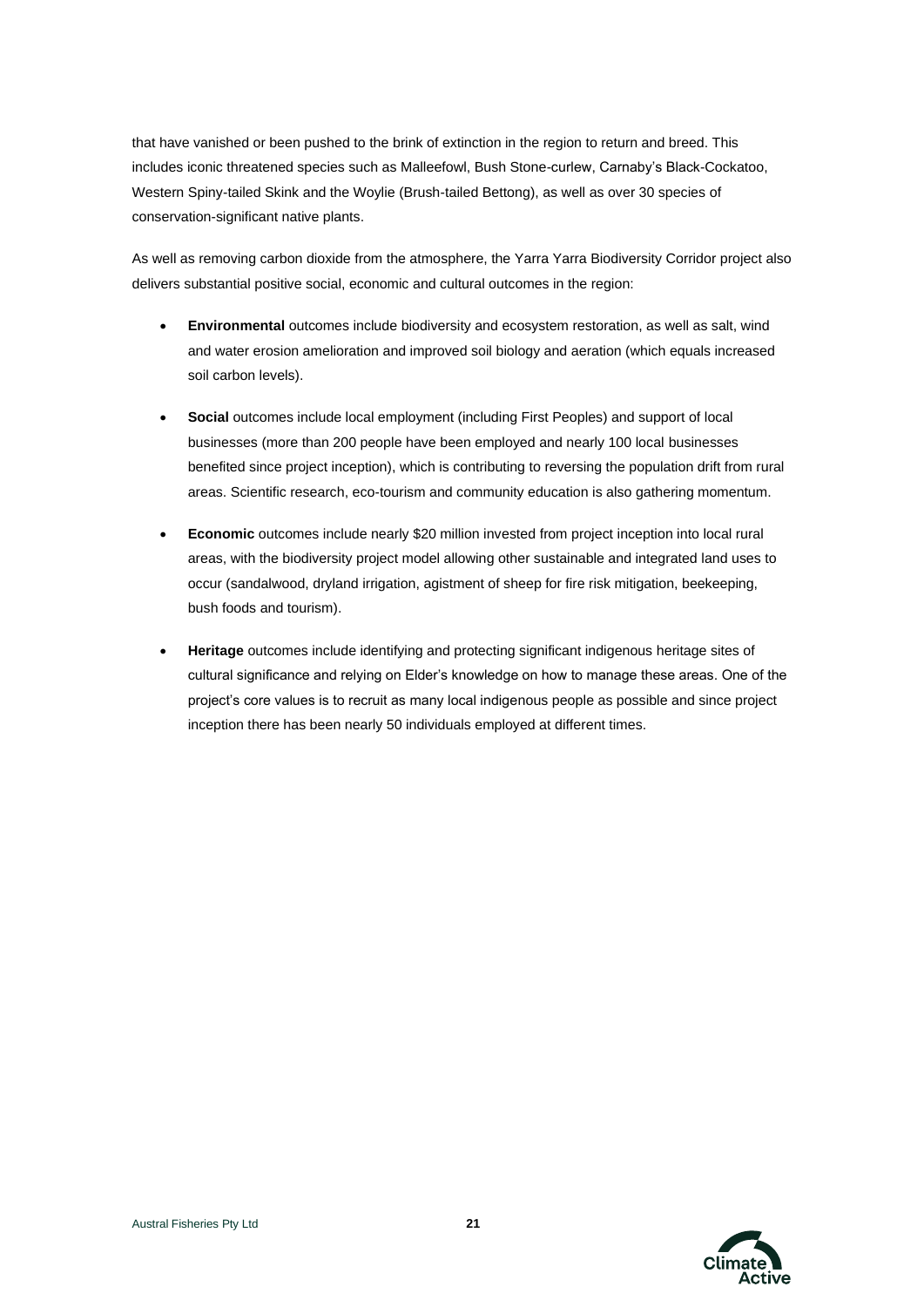÷.

### **Offsets summary**

Proof of cancellation of offset units

|                                                                                                                                                                                           | <b>Offsets cancelled for Climate Active Carbon Neutral Certification</b> |          |                 |                                                                 |                     |                                     |                                                              |                                                       |                                                        |                               |
|-------------------------------------------------------------------------------------------------------------------------------------------------------------------------------------------|--------------------------------------------------------------------------|----------|-----------------|-----------------------------------------------------------------|---------------------|-------------------------------------|--------------------------------------------------------------|-------------------------------------------------------|--------------------------------------------------------|-------------------------------|
| <b>Project description</b>                                                                                                                                                                | Type of<br>offset<br>units                                               | Registry | Date<br>retired | Serial number (and hyperlink<br>to registry transaction record) | Vintage             | Eligible<br>Quantity<br>$(t CO2-e)$ | <b>Quantity used</b><br>for previous<br>reporting<br>periods | Quantity<br>banked for<br>future reporting<br>periods | Quantity<br>used for this<br>reporting<br>period claim | Percentage<br>of total $(\%)$ |
| Application of advanced hull<br>coatings to reduce shipping fuel<br>consumption                                                                                                           | <b>VER</b>                                                               | GSR      | 25 May<br>2022  | GS1-1-XZ-GS2767-17-2014-<br>4908-33279-43351                    | 2014                | 10,073                              | $\mathbf 0$                                                  | $\mathbf 0$                                           | 10,073                                                 | 22.2 %                        |
|                                                                                                                                                                                           |                                                                          |          |                 | GS1-1-AX-GS2767-17-2015-<br>4907-15349-23390                    | 2015                | 8,042                               | $\mathbf 0$                                                  | 2,837                                                 | 5,205                                                  | 11.5 %                        |
|                                                                                                                                                                                           |                                                                          |          |                 | GS1-1-AX-GS2767-17-2015-<br>7046-3980-26348                     | 2015                | 22,369                              | $\mathbf 0$                                                  | 22,369                                                | 0                                                      | $0\%$                         |
| <b>Biodiverse Reforestation Carbon</b><br>Offsets <sup>1</sup> , Yarra Yarra Biodiversity<br>Corridor, Western Australia<br>Stapled to                                                    |                                                                          |          | 24 May<br>2022  | 12PWA263340B -<br>12PWA293339B                                  |                     |                                     |                                                              |                                                       |                                                        |                               |
| EG-490 Catalytic $N_2O$ destruction<br>project, Egypt                                                                                                                                     | CDM-CER                                                                  | ANREU    | 24 May<br>2022  | 21,597,113 - 21,614,907;<br>21,839,755 - 21,851,959             | CP2 (2016-<br>2019) | 30,000                              | $\mathbf 0$                                                  | 20,000                                                | 10,000                                                 | 22.1 %                        |
| CN-7624 Renewable Energy Hebei<br>Chengde Weichang Yudaokou<br>Ruyihe wind power project, China                                                                                           | CDM-CER                                                                  | ANREU    | 18 May<br>2022  | 1,117,249,778 - 1,117,305,777                                   | CP2 (2016-<br>2019) | 56,000                              | $\mathbf 0$                                                  | 36,000                                                | 20,000                                                 | 44.2 %                        |
|                                                                                                                                                                                           |                                                                          |          |                 |                                                                 |                     |                                     | Total offsets retired this report and used in this report    |                                                       | 45,278                                                 |                               |
| Total offsets retired this report and banked for future reports<br>81,206                                                                                                                 |                                                                          |          |                 |                                                                 |                     |                                     |                                                              |                                                       |                                                        |                               |
| Yarra Yarra Biodiversity Corridor Biodiverse Reforestation Carbon Offsets are not Eligible Offset Units under Climate Active so have been stapled with an equal number of eligible units. |                                                                          |          |                 |                                                                 |                     |                                     |                                                              |                                                       |                                                        |                               |
| Type of offset units                                                                                                                                                                      |                                                                          |          |                 | Quantity (used for this reporting period claim)                 |                     |                                     | <b>Percentage of total</b>                                   |                                                       |                                                        |                               |
| <b>Certified Emissions Reductions (CERs)</b>                                                                                                                                              |                                                                          |          | 30,000          |                                                                 |                     | 66.3%                               |                                                              |                                                       |                                                        |                               |
| Verified Emissions Reductions (VERs)                                                                                                                                                      |                                                                          |          | 15,278          |                                                                 |                     | 33.7 %                              |                                                              |                                                       |                                                        |                               |

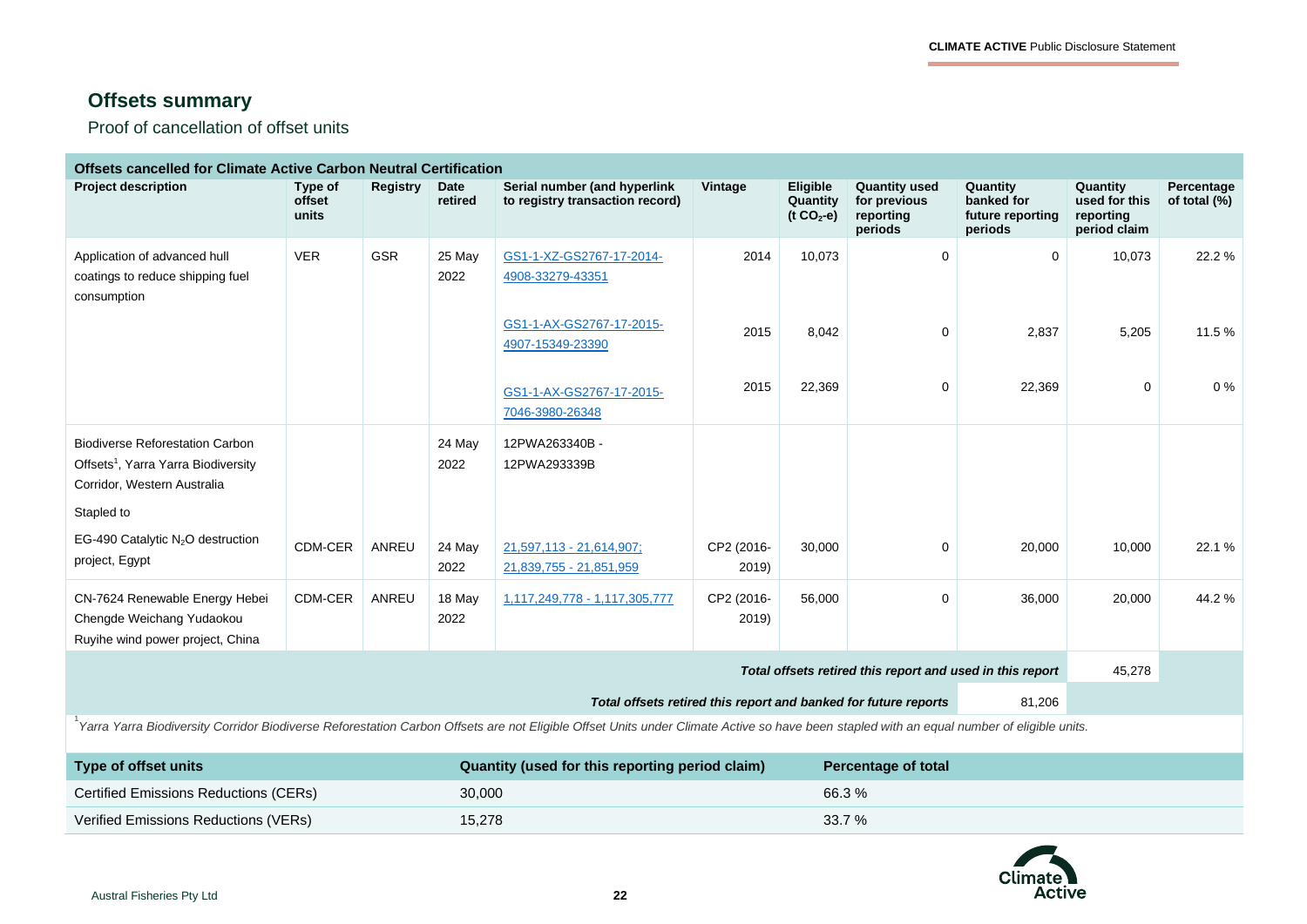# <span id="page-22-0"></span>APPENDIX A: ADDITIONAL INFORMATION

N/A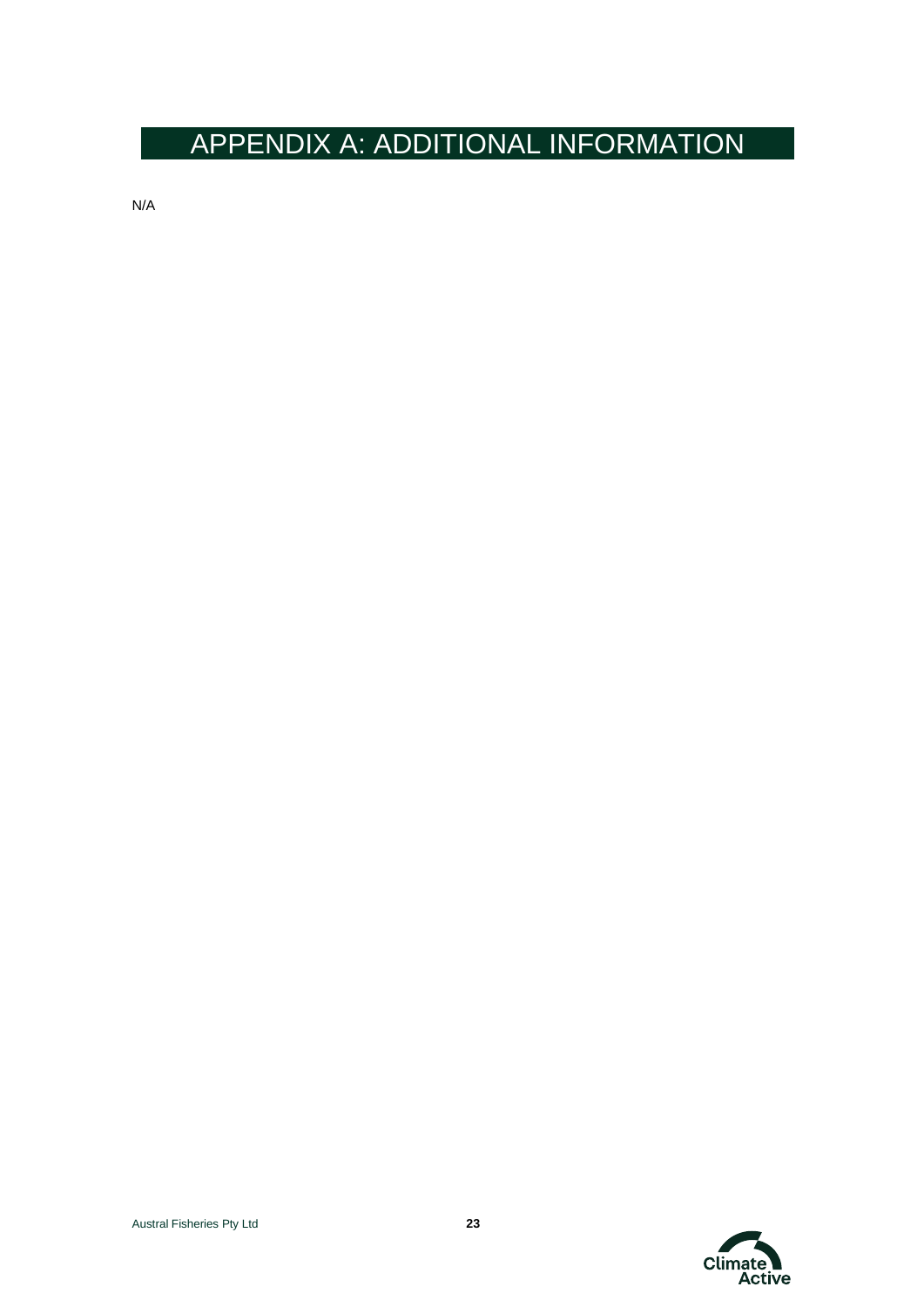# APPENDIX B: ELECTRICITY SUMMARY

<span id="page-23-0"></span>Electricity emissions are calculated using a location-based approach

#### Location-based method

The location-based method provides a picture of a business's electricity emissions in the context of its location, and the emissions intensity of the electricity grid it relies on. It reflects the average emissions intensity of the electricity grid in the location (State) in which energy consumption occurs. The locationbased method does not allow for any claims of renewable electricity from grid-imported electricity usage.

| Market Based Approach Summary                                             |                            |                                  |                                         |  |  |  |  |  |
|---------------------------------------------------------------------------|----------------------------|----------------------------------|-----------------------------------------|--|--|--|--|--|
| <b>Market Based Approach</b>                                              | <b>Activity Data (kWh)</b> | <b>Emissions</b><br>$(Kg CO2-e)$ | <b>Renewable Percentage</b><br>of total |  |  |  |  |  |
| Behind the meter consumption of electricity<br>generated                  | 9.030                      | 0                                | 9%                                      |  |  |  |  |  |
| <b>Total non-grid electricity</b>                                         | 9,030                      | $\bf{0}$                         | 9%                                      |  |  |  |  |  |
| LGC Purchased and retired (kWh) (including PPAs &<br>Precinct LGCs)       | $\Omega$                   | 0                                | 0%                                      |  |  |  |  |  |
| GreenPower                                                                | $\Omega$                   | 0                                | 0%                                      |  |  |  |  |  |
| Jurisdictional renewables (LGCs retired)                                  | $\Omega$                   | 0                                | 0%                                      |  |  |  |  |  |
| Jurisdictional renewables (LRET) (applied to ACT<br>grid electricity)     | $\Omega$                   | 0                                | 0%                                      |  |  |  |  |  |
| Large Scale Renewable Energy Target (applied to<br>grid electricity only) | 17,020                     | 0                                | 17%                                     |  |  |  |  |  |
| <b>Residual Electricity</b>                                               | 74,783                     | 74,360                           | 0%                                      |  |  |  |  |  |
| <b>Total grid electricity</b>                                             | 91,803                     | 74,360                           | 17%                                     |  |  |  |  |  |
| Total Electricity Consumed (grid + non grid)                              | 100,833                    | 74,360                           | 26%                                     |  |  |  |  |  |
| Electricity renewables                                                    | 26.050                     | $\mathbf 0$                      |                                         |  |  |  |  |  |
| <b>Residual Electricity</b>                                               | 74,783                     | 74,360                           |                                         |  |  |  |  |  |
| <b>Exported on-site generated electricity</b>                             | $\mathbf{0}$               | $\bf{0}$                         |                                         |  |  |  |  |  |
| Emissions (kg $CO2$ .e)                                                   |                            | 74.360                           |                                         |  |  |  |  |  |

| Total renewables (grid and non-grid)                                   | 25.84%   |
|------------------------------------------------------------------------|----------|
| <b>Mandatory</b>                                                       | 16.88%   |
| <b>Voluntary</b>                                                       | $0.00\%$ |
| <b>Behind the meter</b>                                                | 8.96%    |
| Residual Electricity Emission Footprint (t CO <sub>2</sub> -e)         | 74       |
| Figures may not sum due to rounding. Renewable percentage can be above |          |

*Figures may not sum due to rounding. Renewable percentage can be above 100%* 

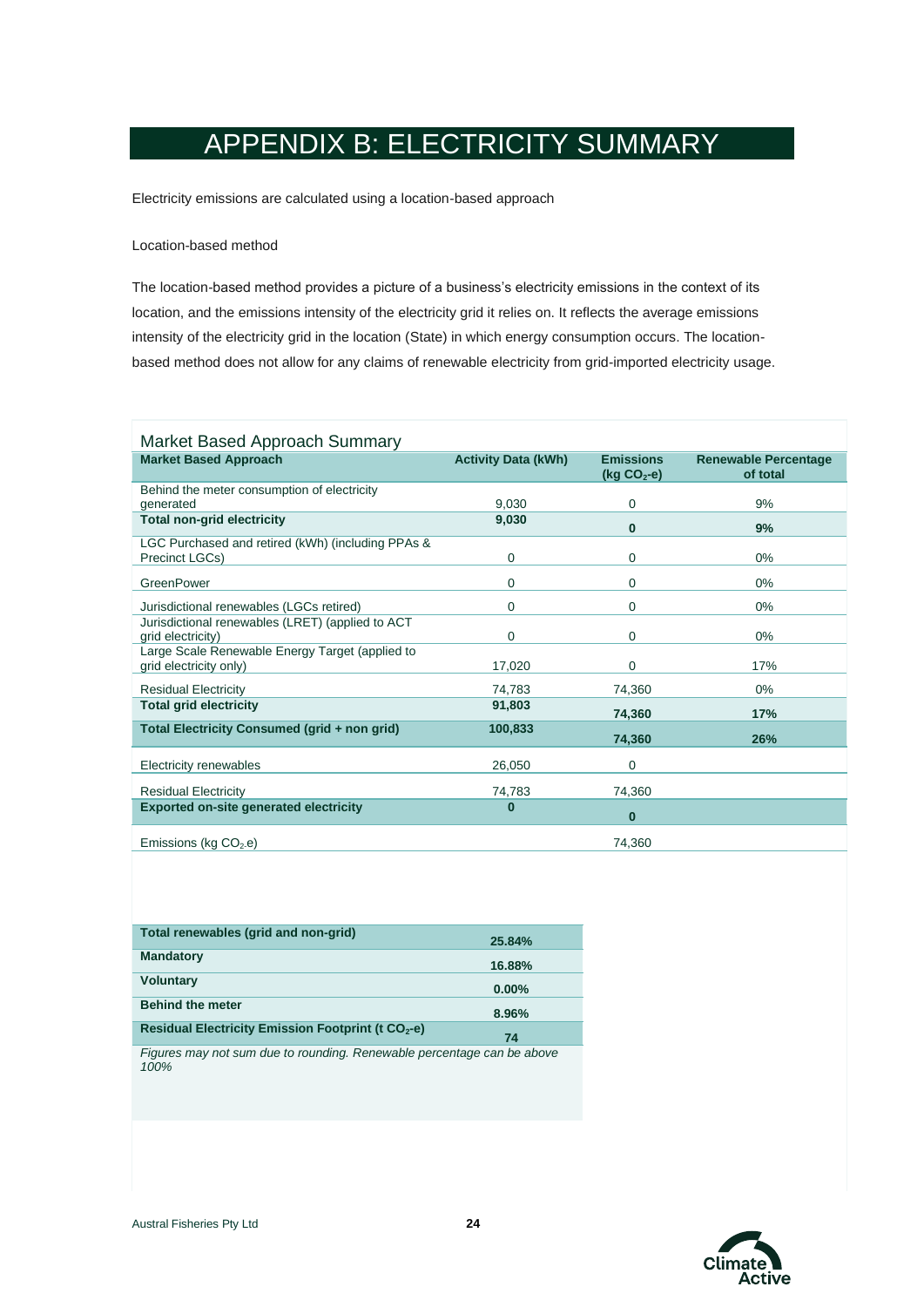| Location Based Approach Summary                |                            |                                                |                                             |  |  |  |
|------------------------------------------------|----------------------------|------------------------------------------------|---------------------------------------------|--|--|--|
| <b>Location Based Approach</b>                 | <b>Activity Data (kWh)</b> | Scope 2<br><b>Emissions</b><br>(kg $CO2 - e$ ) | <b>Scope 3 Emissions</b><br>(kg $CO2 - e$ ) |  |  |  |
| <b>ACT</b>                                     | $\overline{0}$             | $\pmb{0}$                                      | $\mathsf{O}\xspace$                         |  |  |  |
| <b>NSW</b>                                     | $\mathbf 0$                | $\mathbf 0$                                    | $\mathsf 0$                                 |  |  |  |
| SA                                             | $\mathbf 0$                | $\pmb{0}$                                      | 0                                           |  |  |  |
| Vic                                            | $\mathbf 0$                | $\pmb{0}$                                      | $\mathsf 0$                                 |  |  |  |
| Qld                                            | 53,750                     | 43,000                                         | 6,450                                       |  |  |  |
| <b>NT</b>                                      | 831                        | 449                                            | 33                                          |  |  |  |
| <b>WA</b>                                      | 37,222                     | 24,939                                         | 372                                         |  |  |  |
| Tas                                            | $\mathbf 0$                | $\mathsf{O}\xspace$                            | $\mathbf 0$                                 |  |  |  |
| Grid electricity (scope 2 and 3)               | 91,803                     | 68,387                                         | 6,855                                       |  |  |  |
| <b>ACT</b>                                     | $\mathbf 0$                | $\pmb{0}$                                      | $\pmb{0}$                                   |  |  |  |
| <b>NSW</b>                                     | $\mathbf 0$                | $\mathbf 0$                                    | $\mathsf 0$                                 |  |  |  |
| SA                                             | $\mathbf 0$                | $\mathbf 0$                                    | $\mathbf 0$                                 |  |  |  |
| Vic                                            | $\mathbf 0$                | $\mathbf 0$                                    | $\mathsf 0$                                 |  |  |  |
| Qld                                            | $\mathbf 0$                | $\mathbf 0$                                    | $\mathbf 0$                                 |  |  |  |
| <b>NT</b>                                      | 0                          | $\mathbf 0$                                    | $\mathsf 0$                                 |  |  |  |
| <b>WA</b>                                      | 9,030                      | $\mathbf 0$                                    | 0                                           |  |  |  |
| Tas                                            | $\mathsf 0$                | $\pmb{0}$                                      | 0                                           |  |  |  |
| Non-grid electricity (Behind the meter)        | 9,030                      | $\overline{0}$                                 | $\bf{0}$                                    |  |  |  |
| <b>Total Electricity Consumed</b>              | 100,833                    | 68,387                                         | 6,855                                       |  |  |  |
| <b>Emission Footprint (t CO<sub>2</sub>-e)</b> | 75                         |                                                |                                             |  |  |  |
| Scope 2 Emissions ( $t$ CO <sub>2</sub> -e)    | 68                         |                                                |                                             |  |  |  |
| Scope 3 Emissions (t CO <sub>2-e)</sub>        | $\overline{7}$             |                                                |                                             |  |  |  |
|                                                |                            |                                                |                                             |  |  |  |

#### Climate Active Carbon Neutral Electricity summary

| <b>Carbon Neutral electricity offset by Climate</b><br><b>Active Product</b> | <b>Activity Data (kWh)</b> | <b>Emissions</b><br>$($ kg CO <sub>2</sub> -e) |
|------------------------------------------------------------------------------|----------------------------|------------------------------------------------|
| Powershop Carbon Neutral Electricity                                         | 1.663                      | 0                                              |

*Climate Active carbon neutral electricity is not renewable electricity. The emissions have been offset by another Climate Active member through their Product certification.* 

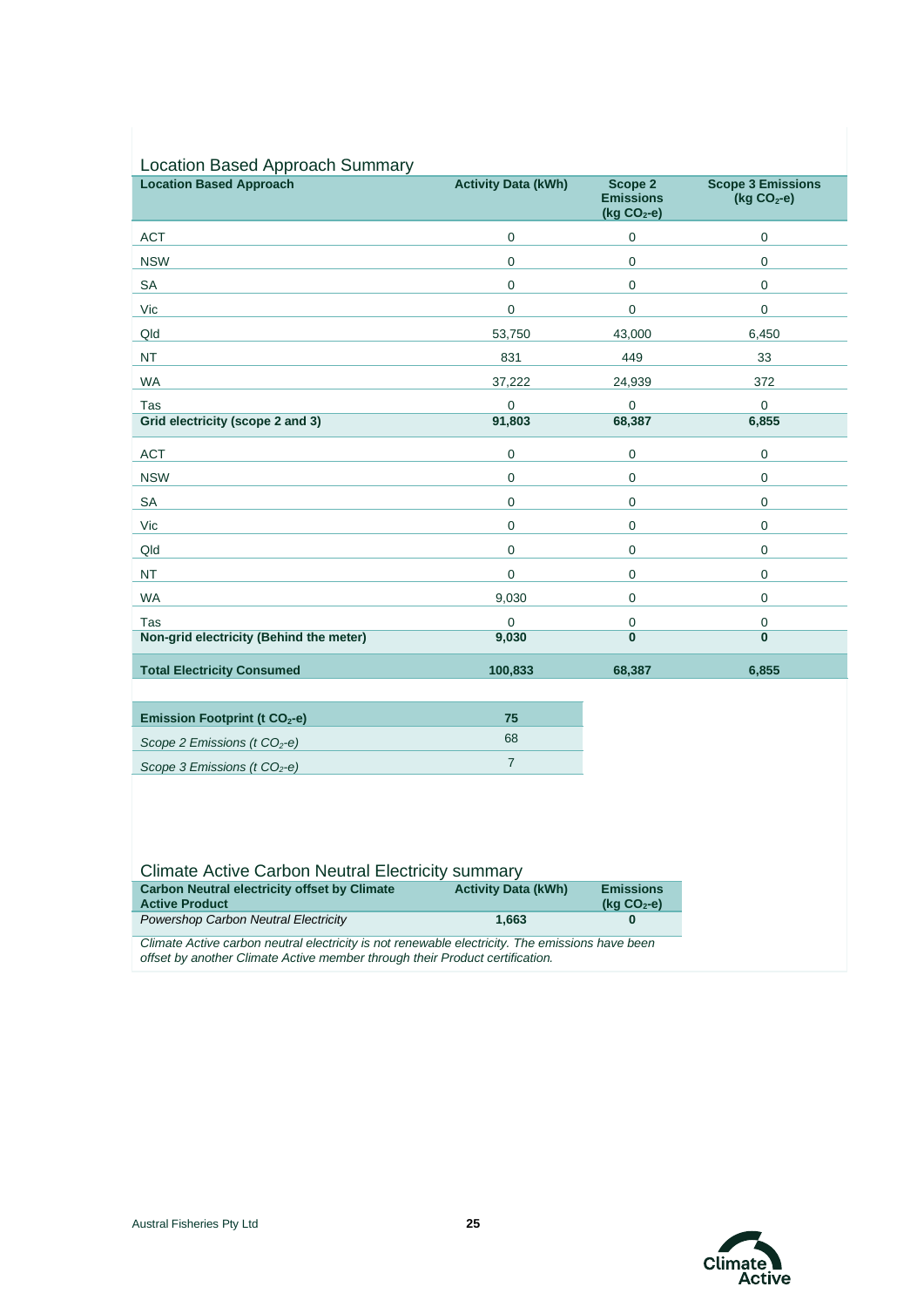# <span id="page-25-0"></span>APPENDIX C: INSIDE EMISSIONS BOUNDARY

#### **Organisation non-quantified sources**

In our original baseline year calculation:

- Scope 1 emissions associated with use of petroleum based greases were estimated to account for 0.04t CO<sub>2</sub>-e, or approximately 0.0001 % of our organisation's emissions, and usage has not changed significantly since that time.
- Scope 1 emissions associated with use of combustible workshop gases were estimated to account for 0.5t CO<sub>2</sub>-e, or approximately 0.002 % of our organisation's emissions, and usage has not changed significantly since that time.

Wharf-side sea container electricity is used for refrigerated sea containers for approximately 24-36 hours before they are loaded on to the container vessel to be shipped to our customers (scope 3 emission source). We have no data on energy usage for this source and deemed it to be negligible relative to the power usage and transport while at sea (usually 1-2 months).

The following sources have been non-quantified due to one of the following reasons:

- 1. **Immaterial** <1% for individual items and no more than 5% collectively
- 2. **Cost effective** Quantification is not cost effective relative to the size of the emission but uplift applied.
- 3. **Data unavailable** Data is unavailable but uplift applied. A data management plan must be put in place to provide data within 5 years.
- 4. **Maintenance** Initial emissions non-quantified but repairs and replacements quantified.

| <b>Relevant-non-</b><br>quantified<br>emission sources | (1) Immaterial | (2) Cost effective<br>(but uplift applied) | (3) Data unavailable<br>(but uplift applied &<br>data plan in place) | (4) Maintenance |
|--------------------------------------------------------|----------------|--------------------------------------------|----------------------------------------------------------------------|-----------------|
| Petroleum based<br>greases                             | Yes            | No                                         | No                                                                   | No              |
| Combustible<br>workshop gases                          | Yes            | No                                         | No                                                                   | No              |
| Wharf-side sea<br>container electricity                | Yes            | No                                         | No                                                                   | No              |

#### **Product non-quantified sources**

The following sources have been non-quantified due to one of the following reasons:

- 1. **Immaterial** <1% for individual items and no more than 5% collectively
- 2. **Cost effective** Quantification is not cost effective relative to the size of the emission but uplift applied.
- 3. **Data unavailable** Data is unavailable but uplift applied. A data management plan must be put in place to provide data within 5 years.
- 4. **Maintenance** Initial emissions non-quantified but repairs and replacements quantified.

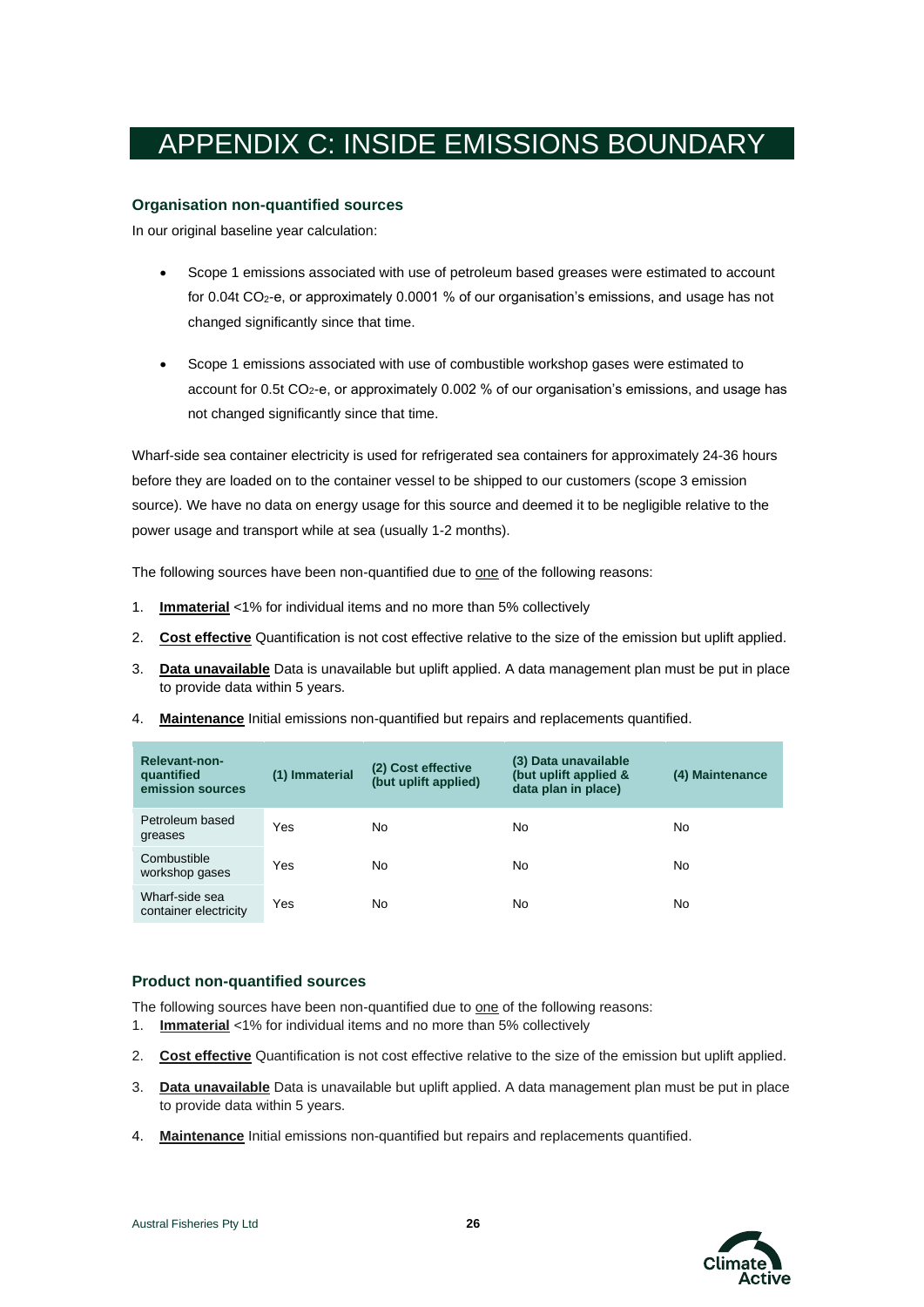| Relevant-non-<br>quantified<br>emission sources | (1) Immaterial | (2) Cost effective<br>(but uplift applied) | (3) Data unavailable<br>(but uplift applied &<br>data plan in place) | (4) Maintenance |
|-------------------------------------------------|----------------|--------------------------------------------|----------------------------------------------------------------------|-----------------|
| Petroleum based<br>greases                      | Yes            | No                                         | No                                                                   | No              |
| Combustible<br>workshop gases                   | Yes            | No                                         | No                                                                   | No              |
| Wharf-side sea<br>container electricity         | Yes            | No                                         | No                                                                   | No              |

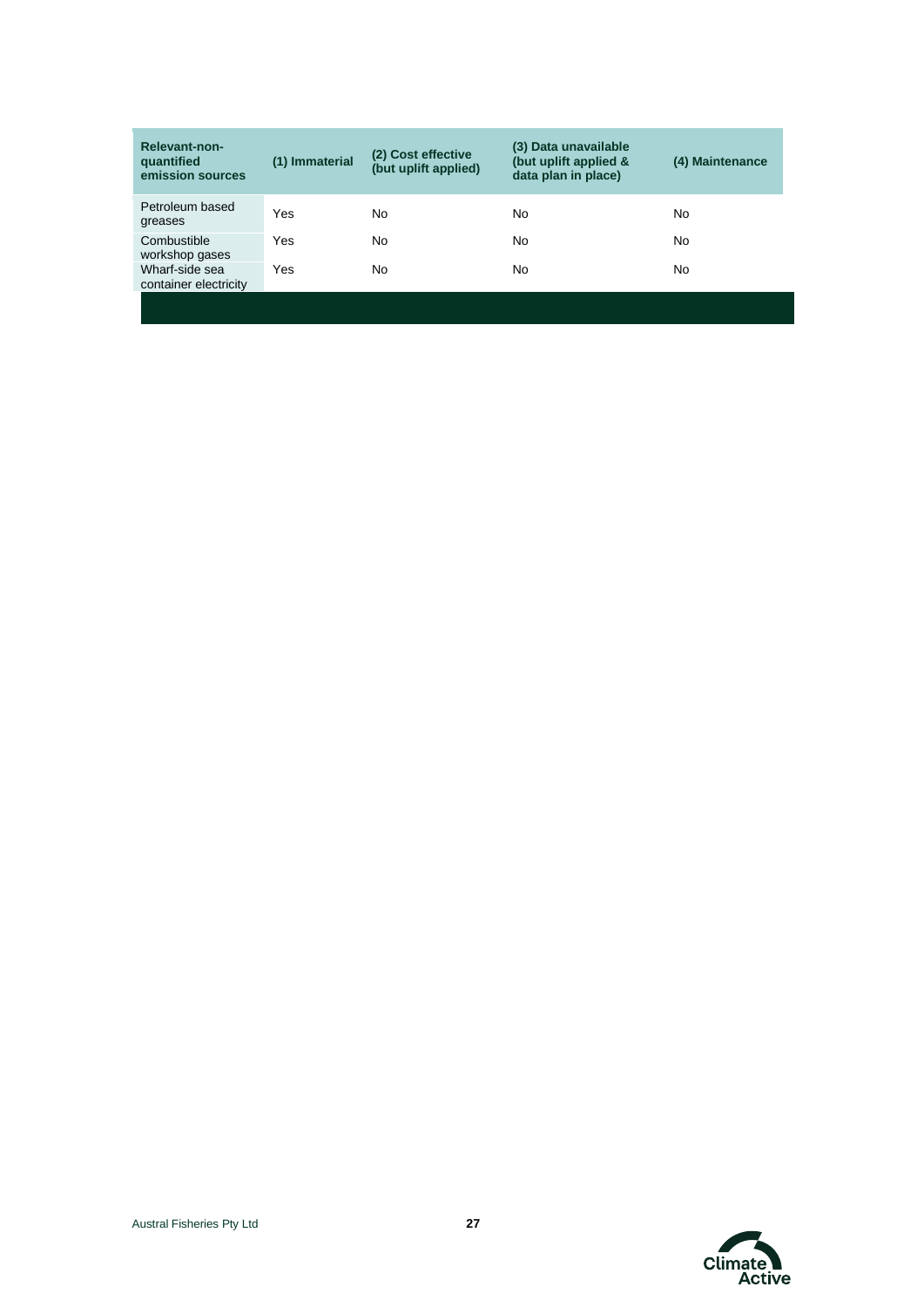# <span id="page-27-0"></span>APPENDIX D: OUTSIDE EMISSIONS BOUNDARY

#### **Organisation excluded sources**

Scope 3 emissions associated with End-of-Life treatment of Austral caught seafood were excluded on the basis that this is outside of the scope of cradle-to-gate accounting. That being said, we have chosen to extend our boundary further downstream to include the seafood purchase by the end consumer; that being the inclusion of downstream transportation and cold storage by restaurants and retailers, as well as cooking by restaurants of our wild caught seafood product (this also includes the seafood that we have purchased and processed as part of our branded portfolio).

The below emission sources have been assessed as not relevant to an organisation's operations and are outside of its emissions boundary. These emissions are not part of the carbon neutral claim. Emission sources considered for relevance must be included within the certification boundary if they meet two of the five relevance criteria. Those which only meet one condition of the relevance test can be excluded from the certification boundary.

Emissions tested for relevance are detailed below against each of the five criteria. The five criteria are:

- 1. **Size** The emissions from a particular source are likely to be large relative to the organisation's electricity, stationary energy and fuel emissions
- 2. **Influence** The responsible entity has the potential to influence the reduction of emissions from a particular source.
- 3. **Risk** The emissions from a particular source contribute to the organisation's greenhouse gas risk exposure.
- 4. **Stakeholders** Key stakeholders deem the emissions from a particular source are relevant.
- 5. **Outsourcing** The emissions are from outsourced activities previously undertaken within the organisation's boundary, or from outsourced activities typically undertaken within the boundary for comparable organisations.

To be deemed relevant an emission must meet two of the five relevance criteria. Excluded emissions are detailed below against each of the five criteria.

| <b>Emission sources</b><br>tested for relevance | <b>Size</b> | <b>Influence</b> | (3)<br><b>Risk</b> | (4)<br><b>Stakeholders</b> | <b>Outsourcing</b> | Included in<br>boundary? |
|-------------------------------------------------|-------------|------------------|--------------------|----------------------------|--------------------|--------------------------|
| End-of-life treatment<br>of sold products       | No          | No               | No                 | No                         | No                 | No                       |

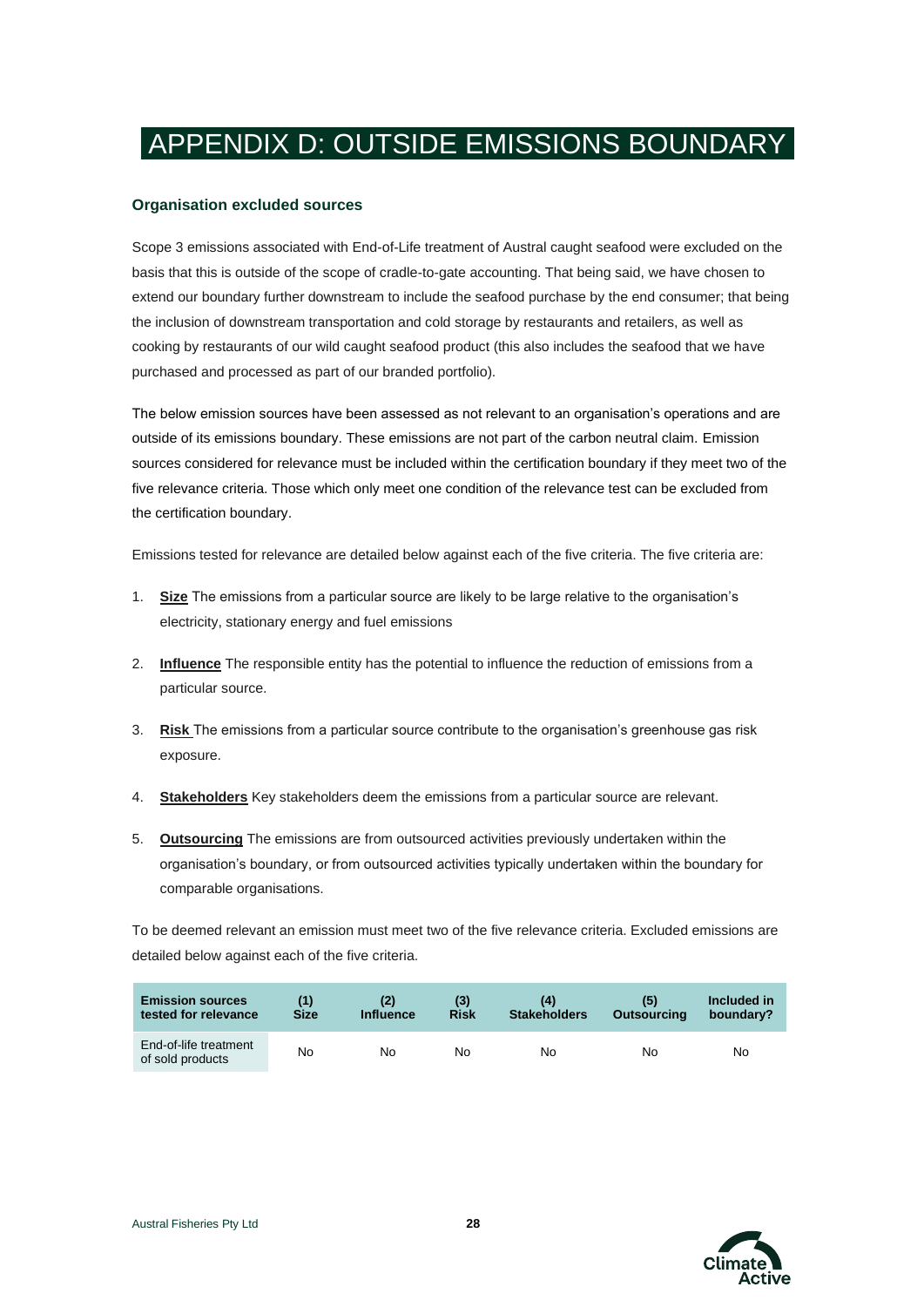#### **Product non-attributable sources**

To be deemed attributable an emission must meet two of the five relevance criteria. Non-attributable emissions are detailed below against each of the five criteria.

| <b>Relevance test</b>                        |                                                                                                                                                                           |                                                                                                                         |                                                                                              |                                                                                                                                 |                                                                                                                                                                                                                                                             |
|----------------------------------------------|---------------------------------------------------------------------------------------------------------------------------------------------------------------------------|-------------------------------------------------------------------------------------------------------------------------|----------------------------------------------------------------------------------------------|---------------------------------------------------------------------------------------------------------------------------------|-------------------------------------------------------------------------------------------------------------------------------------------------------------------------------------------------------------------------------------------------------------|
| Non-attributable<br>emission                 | The emissions<br>from a particular<br>source are likely<br>to be large<br>relative to the<br>organisation's<br>electricity,<br>stationary<br>energy and fuel<br>emissions | The emissions<br>from a particular<br>source<br>contribute to the<br>organisation's<br>greenhouse gas<br>risk exposure. | Key<br>stakeholders<br>deem the<br>emissions from<br>a particular<br>source are<br>relevant. | The responsible<br>entity has the<br>potential to<br>influence the<br>reduction of<br>emissions from<br>a particular<br>source. | The emissions<br>are from<br>outsourced<br>activities<br>previously<br>undertaken<br>within the<br>organisation's<br>boundary, or<br>from outsourced<br>activities<br>typically<br>undertaken<br>within the<br>boundary for<br>comparable<br>organisations. |
| End-of-life<br>treatment of sold<br>products | No                                                                                                                                                                        | <b>No</b>                                                                                                               | No                                                                                           | No                                                                                                                              | No                                                                                                                                                                                                                                                          |